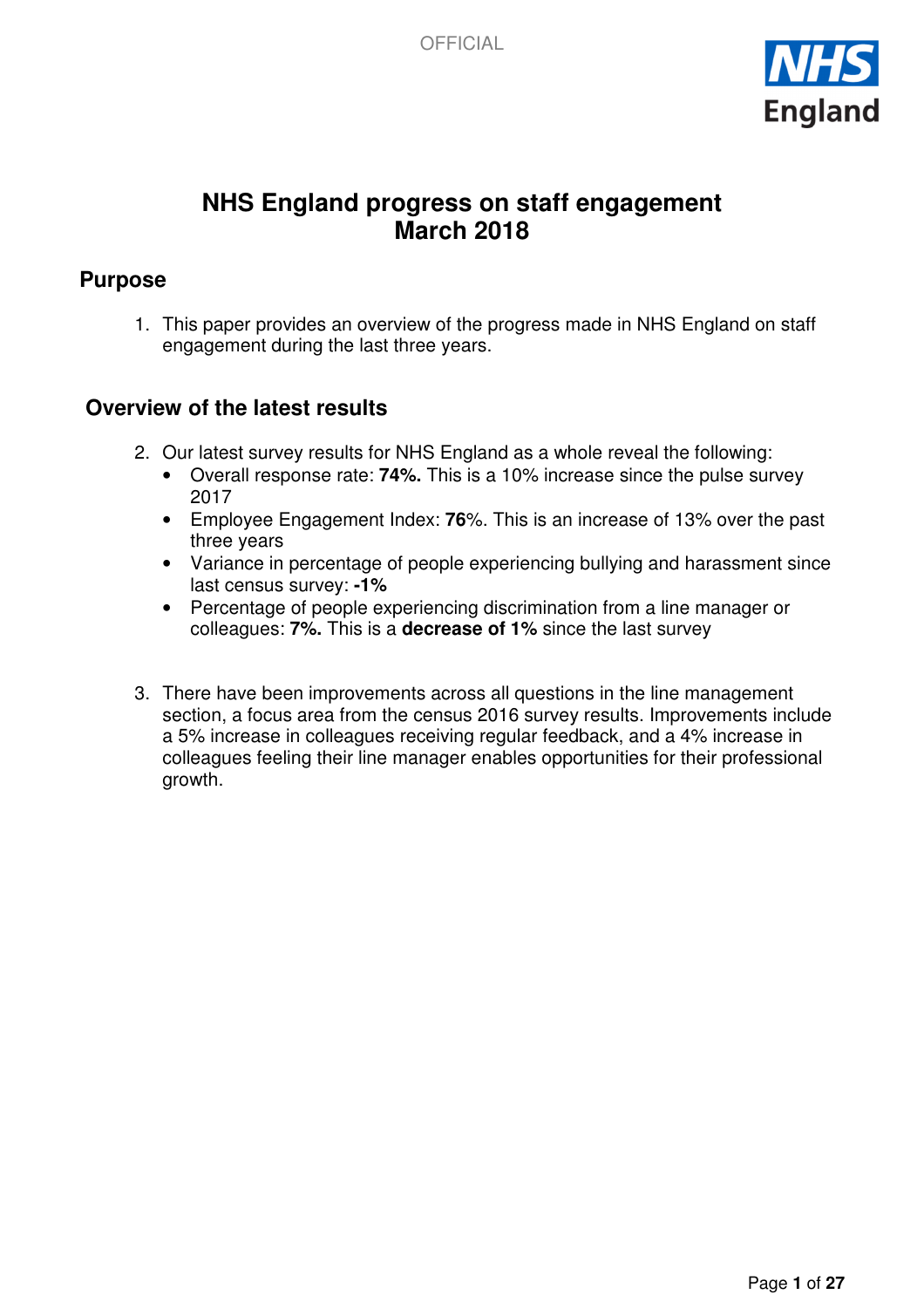4. We have been tracking overall staff engagement scores and a number of key indicators reasonably robustly over the last three years (from 2015) and we are able to spot a number of clear trends in the data.

| <b>Time Line</b>              | 2015 | 2016 | 2016 | 2017 |
|-------------------------------|------|------|------|------|
| <b>Staff Engagement score</b> | 63%  | 69%  | 73%  | 76%  |

- **5. During this time we have seen a 13% rise in employee engagement scores. We have also seen an 18% increase in the number of staff who would recommend NHS England as an employer (up to 63%).**
- 6. Over the last year we have also seen significant increases in the number of staff proud to work for NHS England 71% up 10% and believing in our purpose 82% up 7%.
- 7. Results suggest that our Respect at Work Initiative has encouraged more openness about bullying, harassment and discrimination and that action to tackle these issues is beginning to have some traction. Scores on all these measures have improved year-over-year.
- 8. Work with our BME, LGBT+, DAWN, Women and Careers Staff Networks, the establishment of and work of the NHS England Diversity and Inclusion Group, and the focus EGM has placed on diversity is also helping to reinforce that we are serious about building a diverse and inclusive work place.
- 9. Our Line Management development programme is having an impact as we continue to see improvements in relation to key areas such as managing poor performance, performance reviews and job design. However, there are still further improvements to be made in these areas.

### **Benchmarking against other organisations**

#### **National NHS Staff Survey**

**10. Overall, in comparison to the National NHS Staff Survey:** 

- **82% of employees within NHS England feel their line manager takes an interest in their health and wellbeing, compared to 68% of employee in the wider NHS**
- **23% of employees within NHS England reported being bullied or harassed in the past 12 months, compared to 24% of employees in the wider NHS**
- **62% of employees within NHS England would recommend the organisation as a place to work, compared to 60% of employees in the wider NHS**
- 11. These results also generally compare quiet favorably with other ALBs and the Department of Health and Social Care. Areas of good performance compared to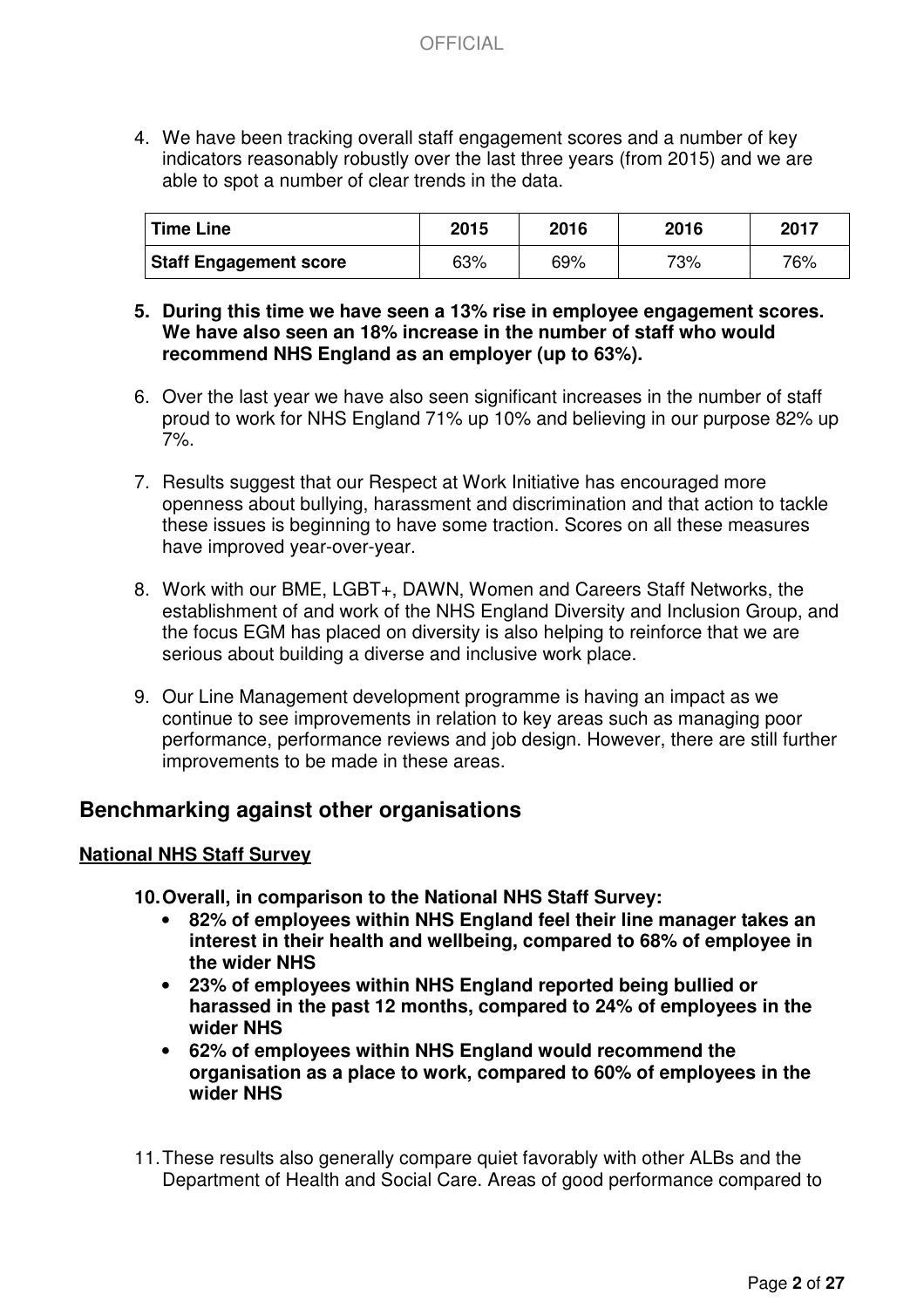other organisations in the UK included: health and wellbeing, team-working and motivation to do a good job.

### **Conclusions**

- 12. The results of our latest survey show improvements in many areas, importantly, the trend of increasing staff engagement at each survey continues.
- 13. The majority of our key indicators on staff engagement are pointing in the right direction, even in the areas requiring the most improvement we are making steady gains.
- 14. These results suggest our strategy pursued over the last three years is successful and we should continue to
	- use data at local level to inform and target action, and hold Directors to account for improvements through local Organisation development plans
	- Implement a limited number of corporate initiatives to tackle specific areas, maintaining our respect at work initiative and improvement targets to reduce bullying and harassment, rolling out line management development, sustaining a focus on diversity and inclusion and networking staff engagement groups to connect local and national activity.
- 15. Work to date has provided a solid foundation for the organisation as we enter a further period of organisational change. It will be important that focus is maintained on staff engagement and motivation.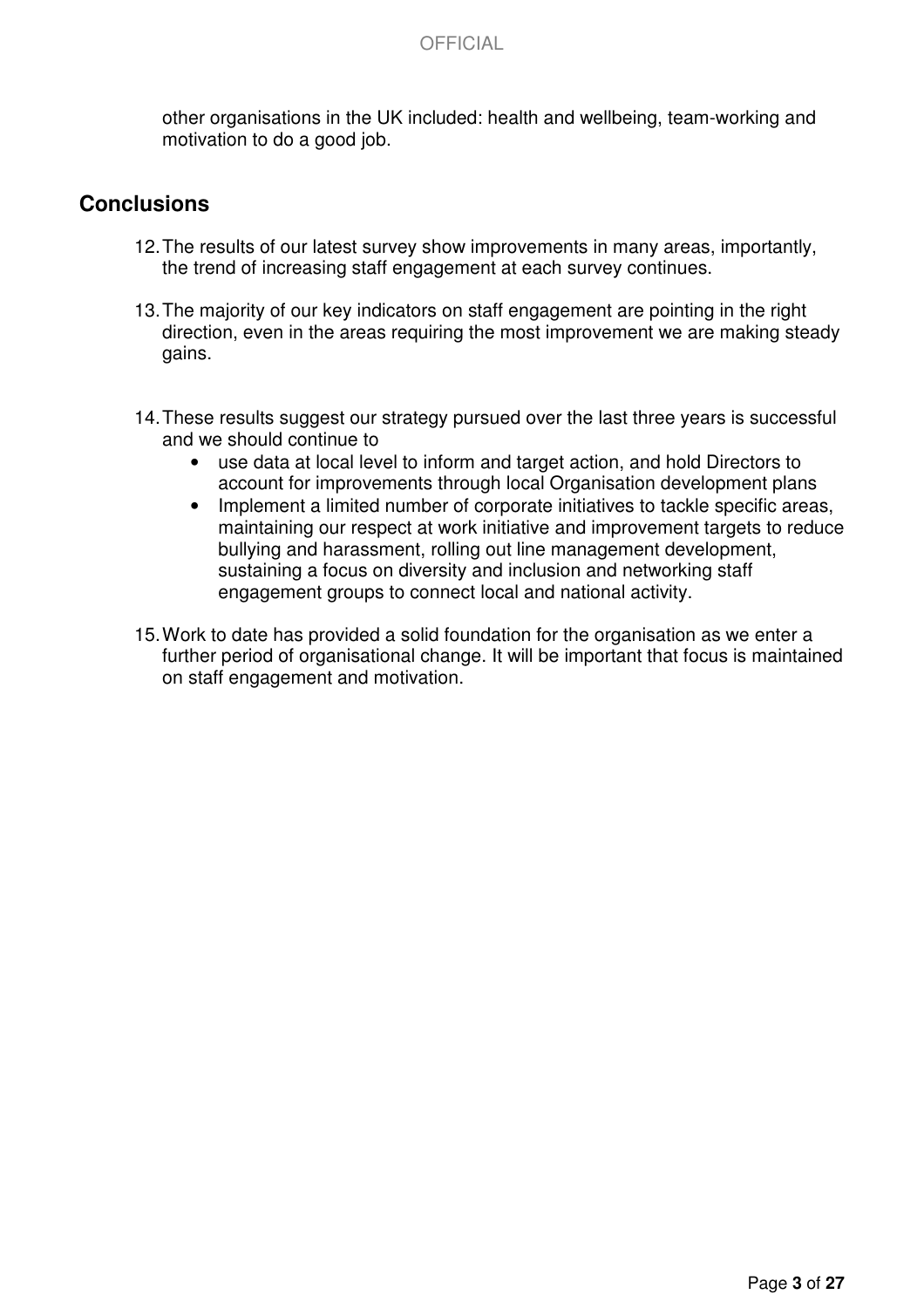| 1.1 I look forward to going to work | 2013 | 2014 | 2015 |
|-------------------------------------|------|------|------|
| Always                              | 11%  | 10%  | 12%  |
| Often                               | 40%  | 34%  | 40%  |
| Sometimes                           | 34%  | 36%  | 35%  |
| Rarely                              | 11%  | 16%  | 12%  |
| Never                               | 3%   | 4%   | 3%   |

| 1.2 I am enthusiastic about my job | 2013 | 2014 | 2015 |
|------------------------------------|------|------|------|
| Always                             | 22%  | 18%  | 22%  |
| Often                              | 42%  | 36%  | 41%  |
| Sometimes                          | 27%  | 32%  | 28%  |
| Rarely                             | 8%   | 11%  | 8%   |
| Never                              | 2%   | 3%   | 1%   |

| 1.3 Time passes quickly when I am working | 2013 | 2014 | 2015 |
|-------------------------------------------|------|------|------|
| Always                                    | 40%  | 34%  | 36%  |
| Often                                     | 34%  | 35%  | 37%  |
| Sometimes                                 | 19%  | 21%  | 20%  |
| Rarely                                    | 5%   | 7%   | 5%   |
| Never                                     | 2%   | 2%   | 1%   |

| 2.1 I have clear, planned goals and objectives for my job | 2013 | 2014 | 2015 |
|-----------------------------------------------------------|------|------|------|
| Strongly agree                                            | 9%   | 13%  | 13%  |
| Agree                                                     | 43%  | 46%  | 50%  |
| Neither agree or disagree                                 | 21%  | 19%  | 18%  |
| Disagree                                                  | 20%  | 16%  | 14%  |
| Strongly disagree                                         | 7%   | 7%   | 4%   |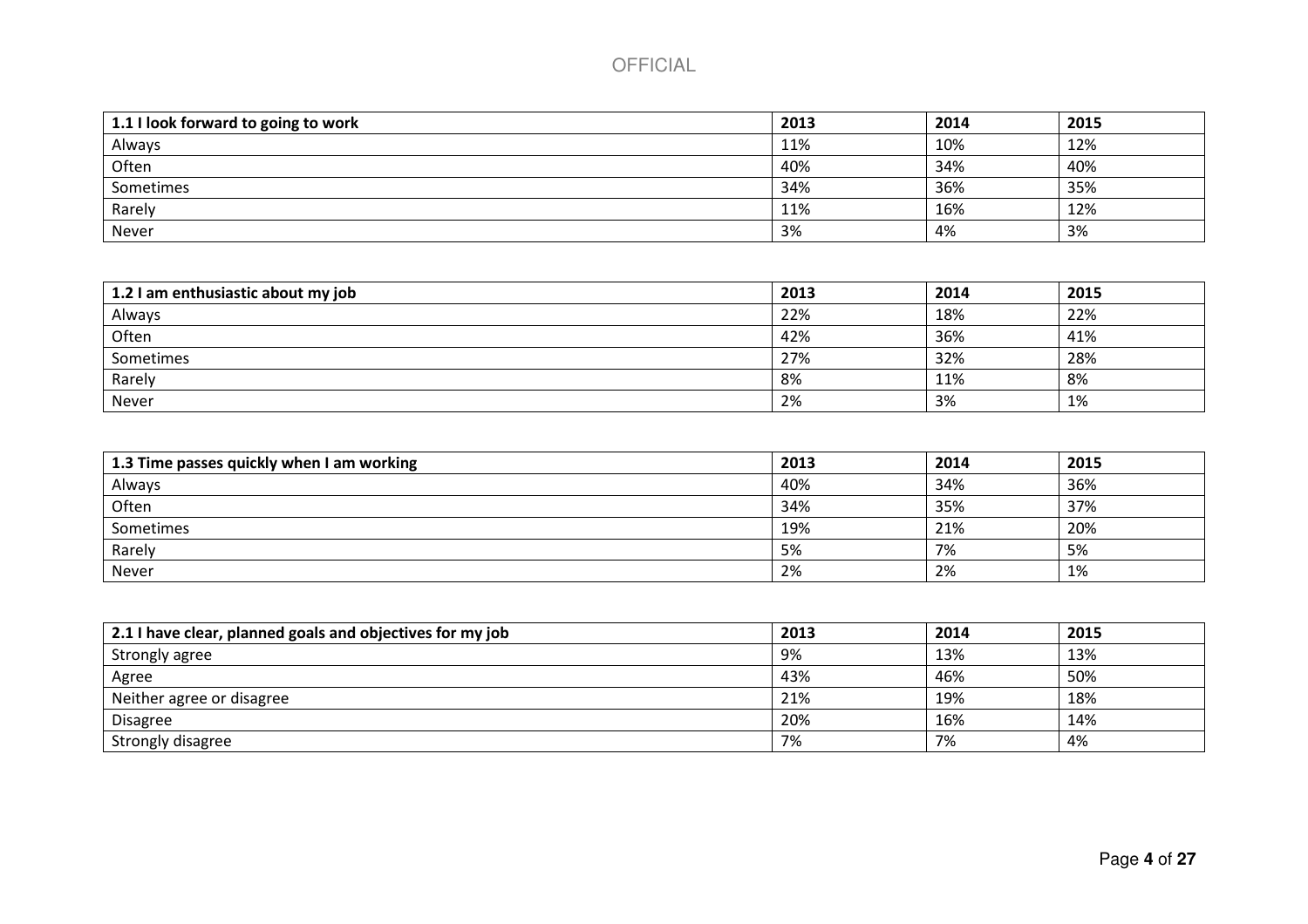| 2.2 I always know what my work responsibilities are | 2013 | 2014 | 2015 |
|-----------------------------------------------------|------|------|------|
| Strongly agree                                      | 11%  | 14%  | 14%  |
| Agree                                               | 45%  | 47%  | 50%  |
| Neither agree or disagree                           | 19%  | 19%  | 18%  |
| <b>Disagree</b>                                     | 20%  | 16%  | 15%  |
| Strongly disagree                                   | 4%   | 4%   | 3%   |

| 2.3 I am trusted to do my job | 2013 | 2014 | 2015 |
|-------------------------------|------|------|------|
| Strongly agree                | 30%  | 32%  | 33%  |
| Agree                         | 47%  | 45%  | 48%  |
| Neither agree or disagree     | 13%  | 11%  | 11%  |
| Disagree                      | 7%   | 7%   | 6%   |
| Strongly disagree             | 3%   | 4%   | 2%   |

| 2.4 I am able to do my job to a standard I am personally pleased with | 2013 | 2014 | 2015 |
|-----------------------------------------------------------------------|------|------|------|
| Strongly agree                                                        | 15%  | 17%  | 16%  |
| Agree                                                                 | 47%  | 44%  | 48%  |
| Neither agree or disagree                                             | 17%  | 16%  | 17%  |
| <b>Disagree</b>                                                       | 15%  | 17%  | 15%  |
| Strongly disagree                                                     | 5%   | 5%   | 4%   |

| 3.1 There are frequent opportunities for me to show initiative in my role | 2013 | 2014 | 2015 |
|---------------------------------------------------------------------------|------|------|------|
| Strongly agree                                                            | 20%  | 19%  | 20%  |
| Agree                                                                     | 46%  | 45%  | 47%  |
| Neither agree or disagree                                                 | 18%  | 16%  | 15%  |
| Disagree                                                                  | 13%  | 14%  | 14%  |
| Strongly disagree                                                         | 4%   | 6%   | 4%   |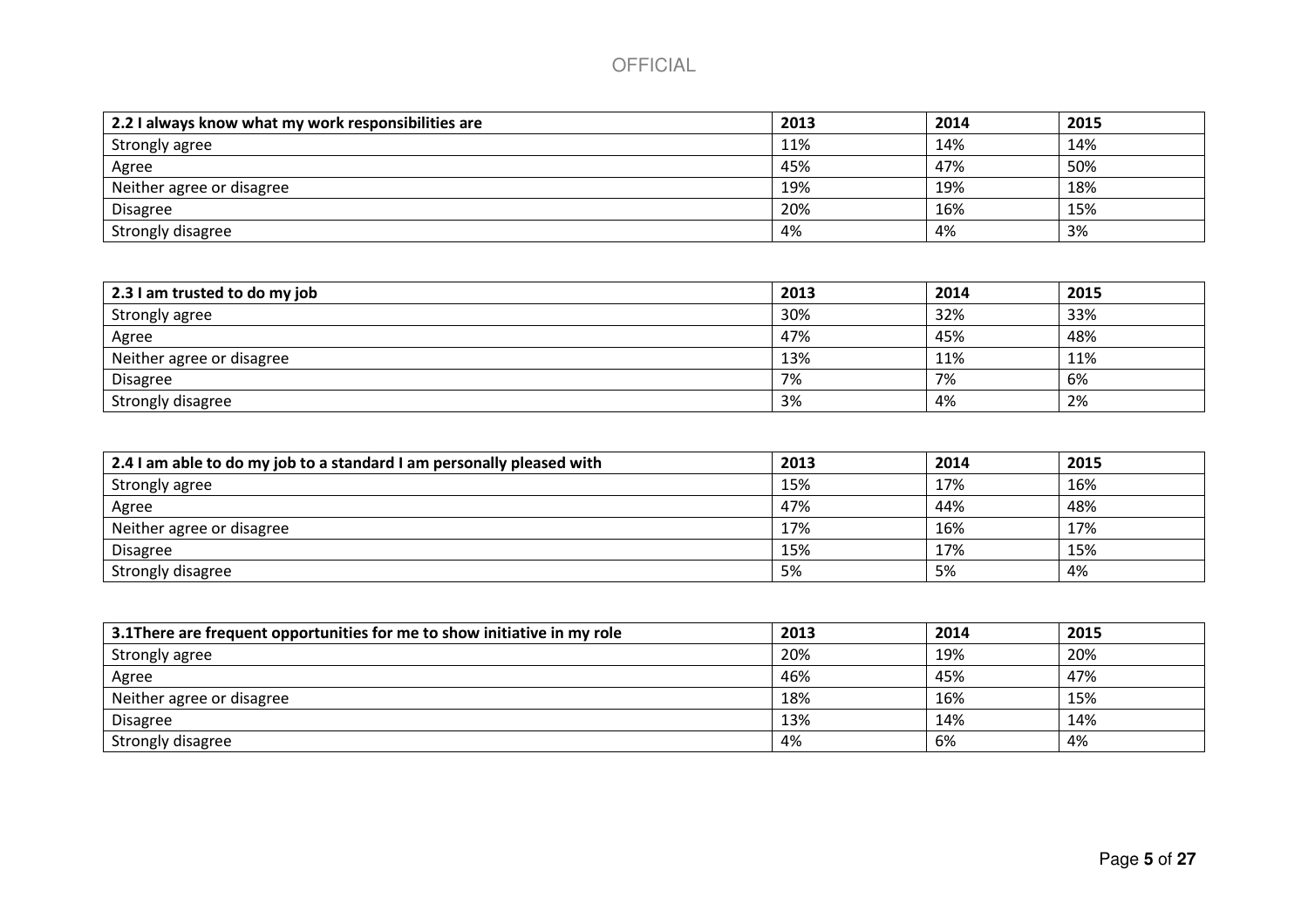| 3.2 I am able to make suggestions to improve the work of my team / directorate | 2013 | 2014 | 2015 |
|--------------------------------------------------------------------------------|------|------|------|
| Strongly agree                                                                 | 23%  | 21%  | 23%  |
| Agree                                                                          | 52%  | 49%  | 52%  |
| Neither agree or disagree                                                      | 13%  | 15%  | 13%  |
| <b>Disagree</b>                                                                | 9%   | 10%  | 9%   |
| Strongly disagree                                                              | 3%   | 5%   | 4%   |

| 3.3 I am involved in deciding on changes introduced that affect my work area / team / | 2013 | 2014 | 2015 |
|---------------------------------------------------------------------------------------|------|------|------|
| directorate                                                                           |      |      |      |
| Strongly agree                                                                        | 16%  | 13%  | 14%  |
| Agree                                                                                 | 38%  | 34%  | 37%  |
| Neither agree or disagree                                                             | 21%  | 21%  | 21%  |
| <b>Disagree</b>                                                                       | 18%  | 21%  | 19%  |
| Strongly disagree                                                                     | 7%   | 11%  | 9%   |

| 3.4 I am able to make improvements that happen in my area of work | 2013 | 2014 | 2015 |
|-------------------------------------------------------------------|------|------|------|
| Strongly agree                                                    | 16%  | 14%  | 16%  |
| Agree                                                             | 44%  | 42%  | 45%  |
| Neither agree or disagree                                         | 23%  | 22%  | 21%  |
| <b>Disagree</b>                                                   | 13%  | 15%  | 12%  |
| Strongly disagree                                                 | 5%   | 6%   | 5%   |

| 4.1 The recognition I get for good work | 2013 | 2014 | 2015 |
|-----------------------------------------|------|------|------|
| Very satisfied                          | 14%  | 16%  | 17%  |
| Satisfied                               | 48%  | 43%  | 46%  |
| Neither satisfied or dissatisfied       | 22%  | 22%  | 22%  |
| Dissatisfied                            | 11%  | 14%  | 11%  |
| Very dissatisfied                       | - 5% | 6%   | 4%   |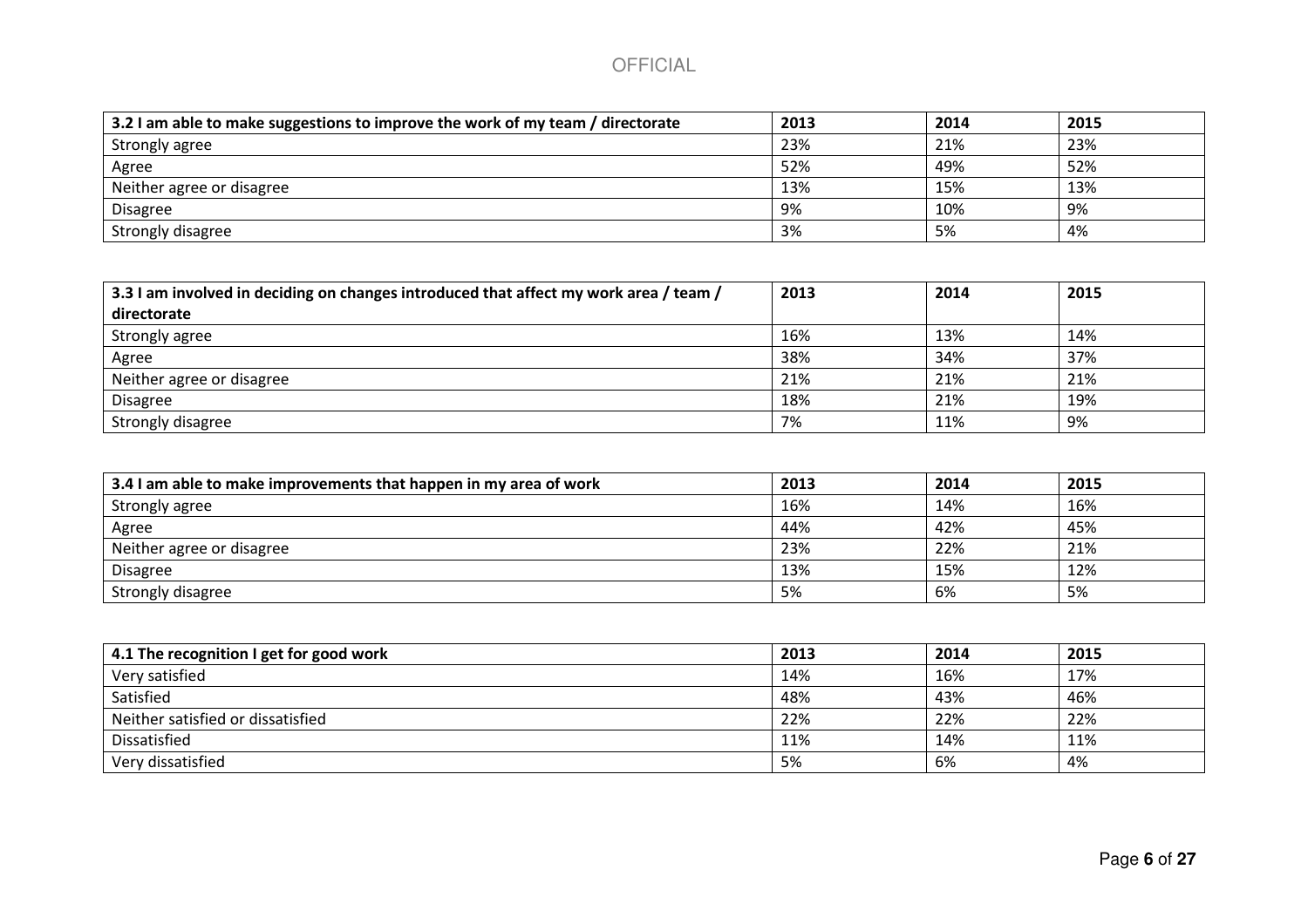| 4.2 The support I get from my immediate manager | 2013 | 2014 | 2015 |
|-------------------------------------------------|------|------|------|
| Very satisfied                                  | 31%  | 32%  | 35%  |
| Satisfied                                       | 40%  | 38%  | 40%  |
| Neither satisfied or dissatisfied               | 17%  | 16%  | 14%  |
| Dissatisfied                                    | 8%   | 8%   | 8%   |
| Very dissatisfied                               | 4%   | 6%   | 4%   |

| 4.3 The freedom I have to choose my own method of working | 2013 | 2014 | 2015 |
|-----------------------------------------------------------|------|------|------|
| Very satisfied                                            | 24%  | 26%  | 28%  |
| Satisfied                                                 | 47%  | 46%  | 47%  |
| Neither satisfied or dissatisfied                         | 16%  | 15%  | 15%  |
| Dissatisfied                                              | 9%   | 9%   | 8%   |
| Very dissatisfied                                         | 4%   | 4%   | 3%   |

| 4.4 The support I get from my work colleagues | 2013 | 2014 | 2015 |
|-----------------------------------------------|------|------|------|
| Very satisfied                                | 27%  | 28%  | 30%  |
| Satisfied                                     | 53%  | 49%  | 51%  |
| Neither satisfied or dissatisfied             | 15%  | 16%  | 14%  |
| Dissatisfied                                  | 4%   | 6%   | 4%   |
| Very dissatisfied                             | 1%   | 2%   | 1%   |

| 4.5 The amount of responsibility I am given | 2013 | 2014 | 2015 |
|---------------------------------------------|------|------|------|
| Very satisfied                              | 17%  | 17%  | 18%  |
| Satisfied                                   | 46%  | 45%  | 48%  |
| Neither satisfied or dissatisfied           | 20%  | 19%  | 18%  |
| Dissatisfied                                | 12%  | 13%  | 12%  |
| Very dissatisfied                           | 5%   | 5%   | 3%   |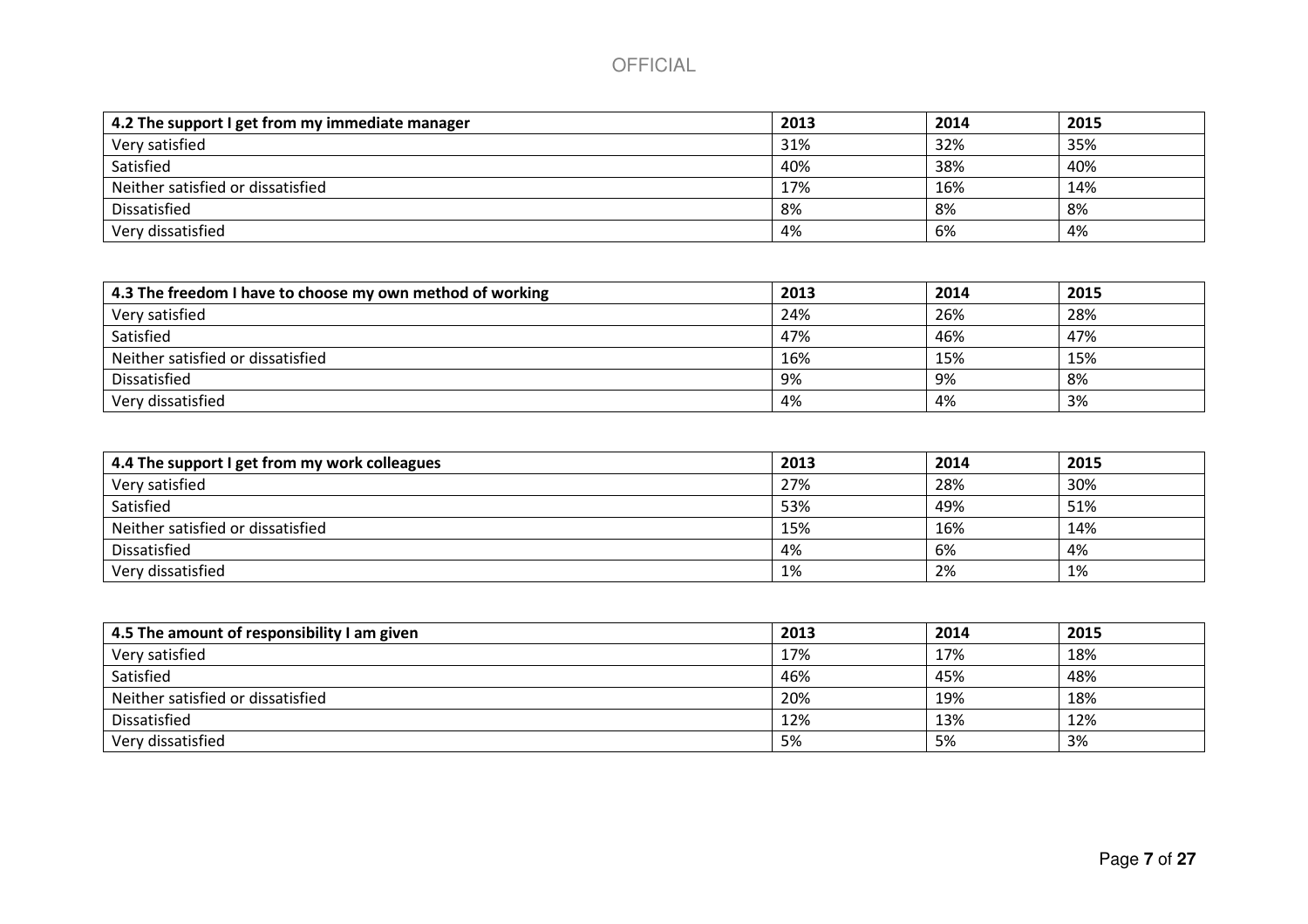| 4.6 The opportunity I get to use my skills | 2013 | 2014 | 2015 |
|--------------------------------------------|------|------|------|
| Very satisfied                             | 14%  | 14%  | 14%  |
| Satisfied                                  | 43%  | 41%  | 43%  |
| Neither satisfied or dissatisfied          | 20%  | 20%  | 21%  |
| Dissatisfied                               | 16%  | 17%  | 16%  |
| Very dissatisfied                          | 7%   | 8%   | 6%   |

| 4.7 The extent to which my organisation values my work | 2013 | 2014 | 2015 |
|--------------------------------------------------------|------|------|------|
| Very satisfied                                         | 9%   | 9%   | 9%   |
| Satisfied                                              | 37%  | 29%  | 33%  |
| Neither satisfied or dissatisfied                      | 30%  | 28%  | 29%  |
| Dissatisfied                                           | 17%  | 21%  | 20%  |
| Very dissatisfied                                      | 8%   | 13%  | 9%   |

| 4.8 My level of pay               | 2013 | 2014 | 2015 |
|-----------------------------------|------|------|------|
| Very satisfied                    | 11%  | 12%  | 10%  |
| Satisfied                         | 44%  | 40%  | 41%  |
| Neither satisfied or dissatisfied | 24%  | 24%  | 26%  |
| Dissatisfied                      | 15%  | 17%  | 17%  |
| Very dissatisfied                 | 6%   | 8%   | 6%   |

| 5.1 Care of patients / service users is my organisations top priority | 2013 | 2014 | 2015 |
|-----------------------------------------------------------------------|------|------|------|
| Strongly agree                                                        | 20%  | 17%  | 16%  |
| Agree                                                                 | 47%  | 40%  | 44%  |
| Neither agree or disagree                                             | 21%  | 25%  | 25%  |
| Disagree                                                              | 9%   | 13%  | 12%  |
| Strongly disagree                                                     | 3%   | 5%   | 3%   |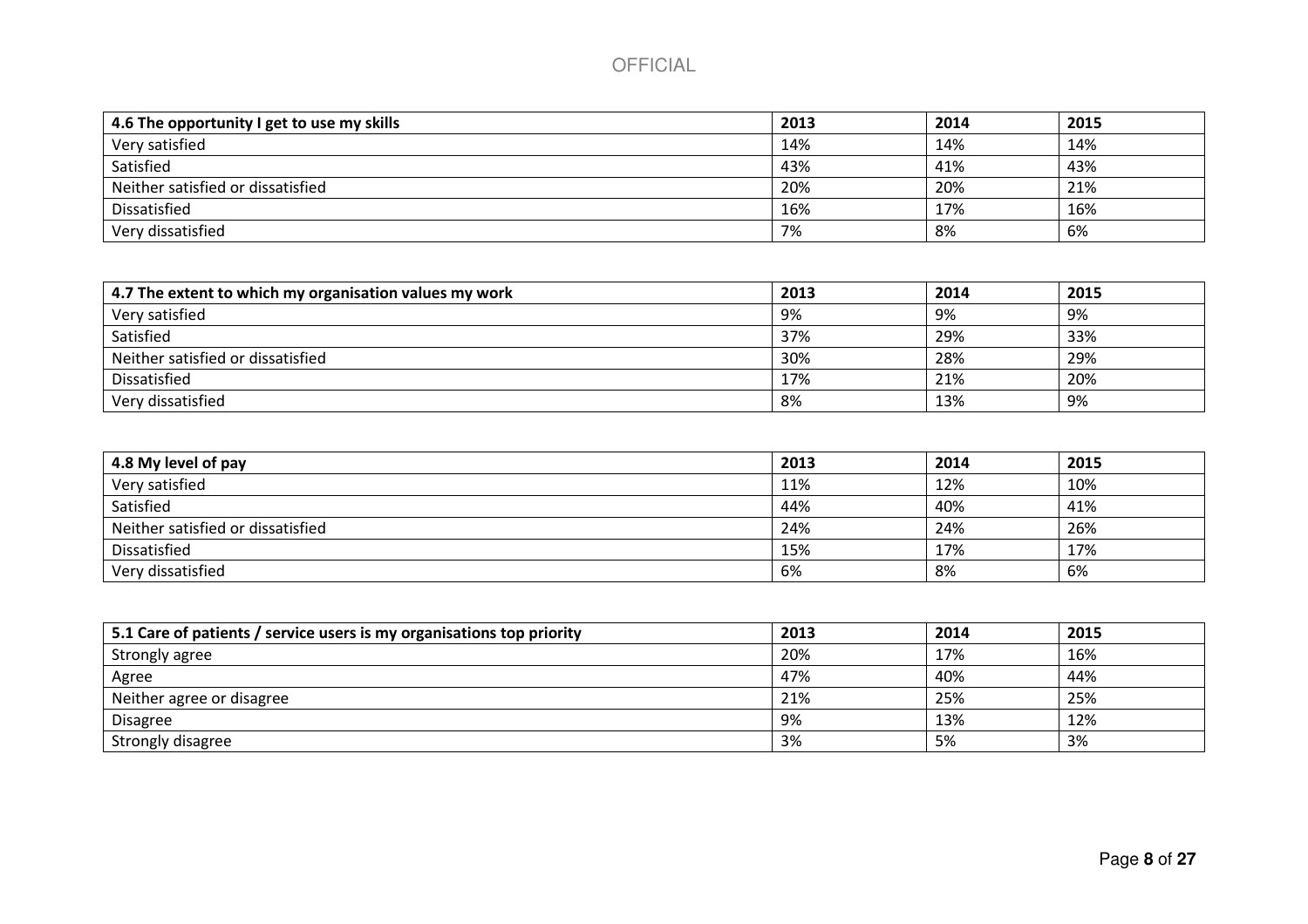| 5.2 My organisation acts on concerns raised by patients and service users | 2013 | 2014 | 2015 |
|---------------------------------------------------------------------------|------|------|------|
| Strongly agree                                                            | 19%  | 16%  | 15%  |
| Agree                                                                     | 46%  | 41%  | 45%  |
| Neither agree or disagree                                                 | 28%  | 31%  | 31%  |
| <b>Disagree</b>                                                           | 5%   | 8%   | 7%   |
| Strongly disagree                                                         | 2%   | 3%   | 2%   |

| 5.3 I would recommend my organisation as a place to work | 2013 | 2014 | 2015 |
|----------------------------------------------------------|------|------|------|
| Strongly agree                                           | 14%  | 10%  | 11%  |
| Agree                                                    | 37%  | 27%  | 34%  |
| Neither agree or disagree                                | 27%  | 26%  | 28%  |
| <b>Disagree</b>                                          | 14%  | 22%  | 17%  |
| Strongly disagree                                        | 8%   | 15%  | 10%  |

| 6.1 We prioritise patients in every decision we make | 2013 | 2014 | 2015 |
|------------------------------------------------------|------|------|------|
| Strongly agree                                       | 8%   | 9%   | 8%   |
| Agree                                                | 38%  | 31%  | 35%  |
| Neither agree or disagree                            | 35%  | 33%  | 33%  |
| <b>Disagree</b>                                      | 15%  | 22%  | 20%  |
| Strongly disagree                                    | 4%   | 6%   | 4%   |

| 6.2 We listen and learn, everybody has good ideas | 2013 | 2014 | 2015 |
|---------------------------------------------------|------|------|------|
| Strongly agree                                    | 5%   | 7%   | 7%   |
| Agree                                             | 39%  | 29%  | 33%  |
| Neither agree or disagree                         | 35%  | 32%  | 33%  |
| Disagree                                          | 16%  | 24%  | 21%  |
| Strongly disagree                                 | 5%   | 9%   | 6%   |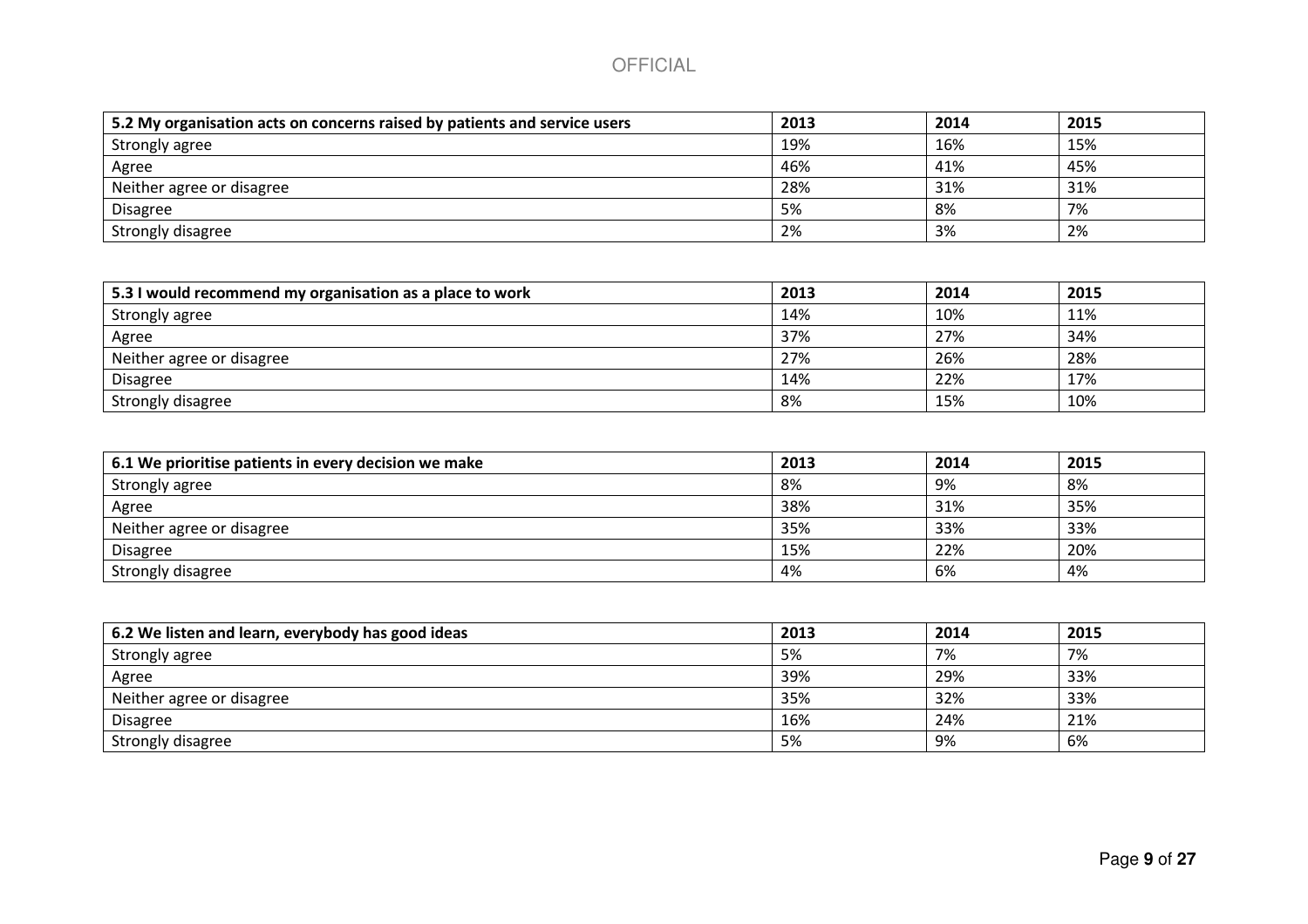| 6.3 We use evidence to guide important decisions | 2013 | 2014 | 2015 |
|--------------------------------------------------|------|------|------|
| Strongly agree                                   | 8%   | 8%   | 9%   |
| Agree                                            | 46%  | 37%  | 42%  |
| Neither agree or disagree                        | 32%  | 32%  | 31%  |
| <b>Disagree</b>                                  | 11%  | 16%  | 15%  |
| Strongly disagree                                | 4%   | 7%   | 4%   |

| 6.4 We are open and transparent in our decision making | 2013 | 2014 | 2015 |
|--------------------------------------------------------|------|------|------|
| Strongly agree                                         | 7%   | 7%   | 7%   |
| Agree                                                  | 37%  | 26%  | 29%  |
| Neither agree or disagree                              | 33%  | 31%  | 33%  |
| <b>Disagree</b>                                        | 17%  | 23%  | 23%  |
| Strongly disagree                                      | 6%   | 12%  | 8%   |

| 6.5 We are inclusive and work well with our partners | 2013 | 2014 | 2015 |
|------------------------------------------------------|------|------|------|
| Strongly agree                                       | 7%   | 7%   | 7%   |
| Agree                                                | 43%  | 37%  | 42%  |
| Neither agree or disagree                            | 36%  | 36%  | 36%  |
| <b>Disagree</b>                                      | 10%  | 15%  | 12%  |
| Strongly disagree                                    | 3%   | 6%   | 3%   |

| 6.6 We constantly strive for improvement | 2013 | 2014 | 2015 |
|------------------------------------------|------|------|------|
| Strongly agree                           | 12%  | 11%  | 10%  |
| Agree                                    | 49%  | 40%  | 47%  |
| Neither agree or disagree                | 28%  | 31%  | 29%  |
| Disagree                                 | 7%   | 13%  | 11%  |
| Strongly disagree                        | 4%   | 6%   | 3%   |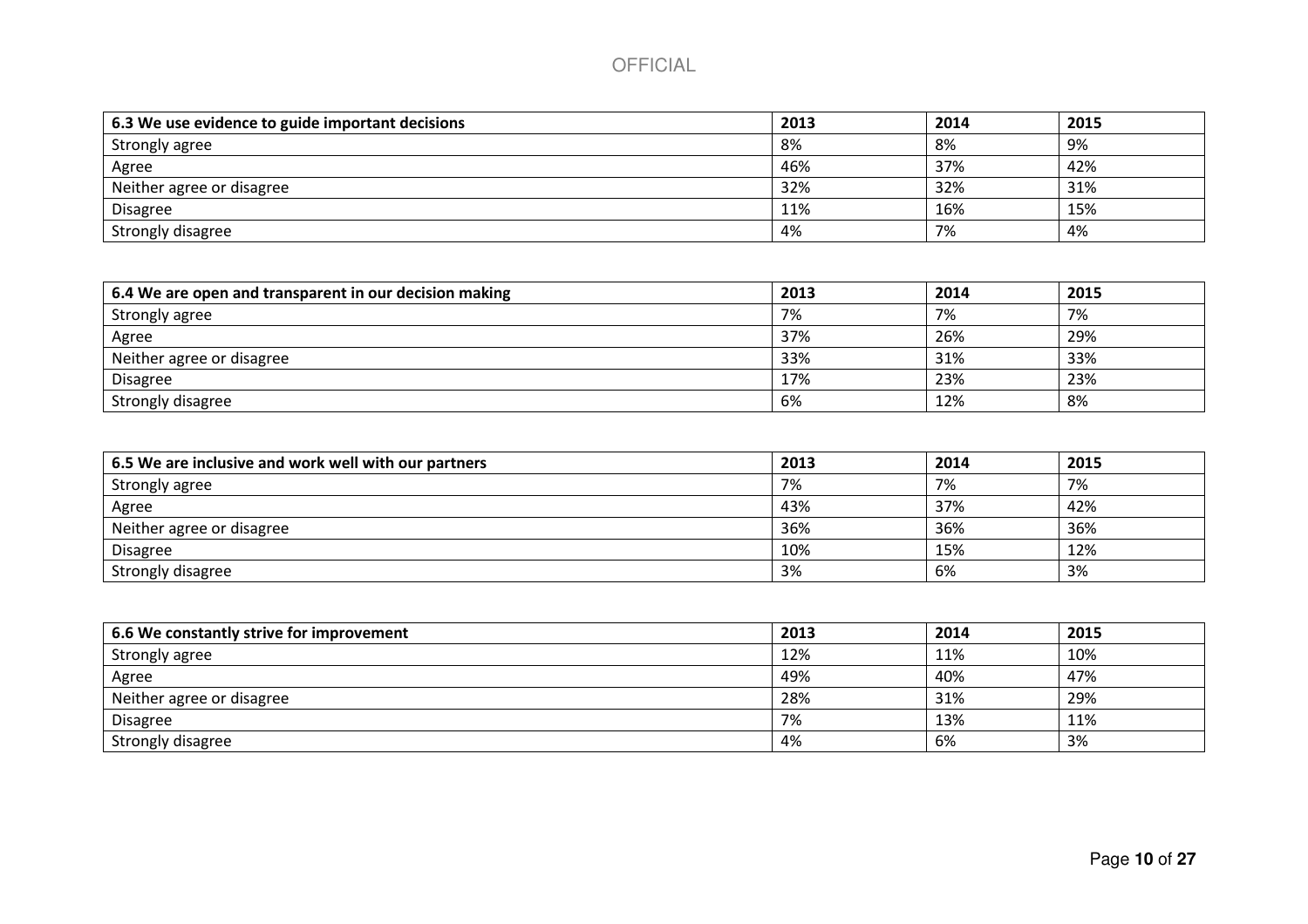| 6.7 We learn from our mistakes | 2013 | 2014 | 2015 |
|--------------------------------|------|------|------|
| Strongly agree                 | 7%   | 7%   | 6%   |
| Agree                          | 35%  | 25%  | 28%  |
| Neither agree or disagree      | 36%  | 31%  | 36%  |
| <b>Disagree</b>                | 15%  | 23%  | 20%  |
| Strongly disagree              | 7%   | 13%  | 9%   |

| 7.1 I have regular opportunities to talk with my manager about how organisational changes | 2013 | 2014 | 2015 |
|-------------------------------------------------------------------------------------------|------|------|------|
| may affect me                                                                             |      |      |      |
| Strongly agree                                                                            | N/A  | 21%  | N/A  |
| Agree                                                                                     | N/A  | 47%  | N/A  |
| Neither agree or disagree                                                                 | N/A  | 16%  | N/A  |
| <b>Disagree</b>                                                                           | N/A  | 10%  | N/A  |
| Strongly disagree                                                                         | N/A  | 6%   | N/A  |

| 7.2 I have access to the advice, help and support I need when organisation change affects | 2013 | 2014 | 2015 |
|-------------------------------------------------------------------------------------------|------|------|------|
| me                                                                                        |      |      |      |
| Strongly agree                                                                            | N/A  | 12%  | N/A  |
| Agree                                                                                     | N/A  | 43%  | N/A  |
| Neither agree or disagree                                                                 | N/A  | 27%  | N/A  |
| <b>Disagree</b>                                                                           | N/A  | 11%  | N/A  |
| Strongly disagree                                                                         | N/A  | 6%   | N/A  |

| 7.3 My manager is concerned for my health and wellbeing | 2013 | 2014 | 2015 |
|---------------------------------------------------------|------|------|------|
| Strongly agree                                          | N/A  | 25%  | N/A  |
| Agree                                                   | N/A  | 43%  | N/A  |
| Neither agree or disagree                               | N/A  | 19%  | N/A  |
| <b>Disagree</b>                                         | N/A  | 7%   | N/A  |
| Strongly disagree                                       | N/A  | 6%   | N/A  |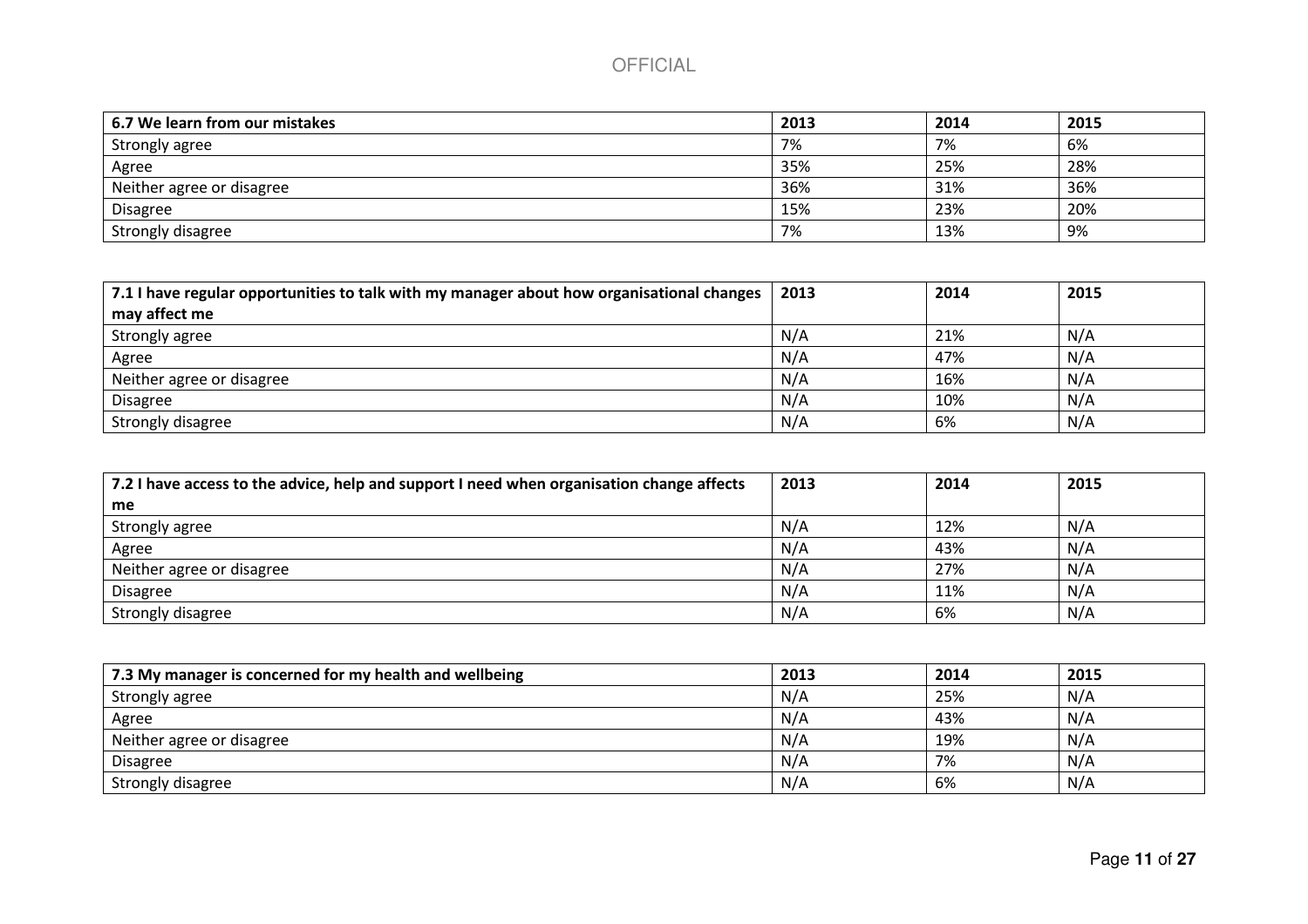| 8.1 My organisation takes action to ensure that staff do not suffer discrimination at work | 2013 | 2014 | 2015 |
|--------------------------------------------------------------------------------------------|------|------|------|
| Strongly agree                                                                             | N/A  | 12%  | N/A  |
| Agree                                                                                      | N/A  | 39%  | N/A  |
| Neither agree or disagree                                                                  | N/A  | 39%  | N/A  |
| <b>Disagree</b>                                                                            | N/A  | 6%   | N/A  |
| Strongly disagree                                                                          | N/A  | 4%   | N/A  |

| 8.2 My organisation takes effective action if allegations of discrimination are raised | 2013 | 2014 | 2015 |
|----------------------------------------------------------------------------------------|------|------|------|
| Strongly agree                                                                         | N/A  | 11%  | N/A  |
| Agree                                                                                  | N/A  | 30%  | N/A  |
| Neither agree or disagree                                                              | N/A  | 53%  | N/A  |
| <b>Disagree</b>                                                                        | N/A  | 3%   | N/A  |
| Strongly disagree                                                                      | N/A  | 3%   | N/A  |

| 8.3 My organisation takes action to ensure that staff do not suffer harassment and bullying | 2013 | 2014 | 2015 |
|---------------------------------------------------------------------------------------------|------|------|------|
| at work                                                                                     |      |      |      |
| Strongly agree                                                                              | N/A  | 11%  | N/A  |
| Agree                                                                                       | N/A  | 32%  | N/A  |
| Neither agree or disagree                                                                   | N/A  | 44%  | N/A  |
| <b>Disagree</b>                                                                             | N/A  | 8%   | N/A  |
| Strongly disagree                                                                           | N/A  | 5%   | N/A  |

| 8.4 My organisation takes effective action if allegations of bullying and harassment are | 2013 | 2014 | 2015 |
|------------------------------------------------------------------------------------------|------|------|------|
| raised                                                                                   |      |      |      |
| Strongly agree                                                                           | N/A  | 10%  | N/A  |
| Agree                                                                                    | N/A  | 28%  | N/A  |
| Neither agree or disagree                                                                | N/A  | 51%  | N/A  |
| <b>Disagree</b>                                                                          | N/A  | 6%   | N/A  |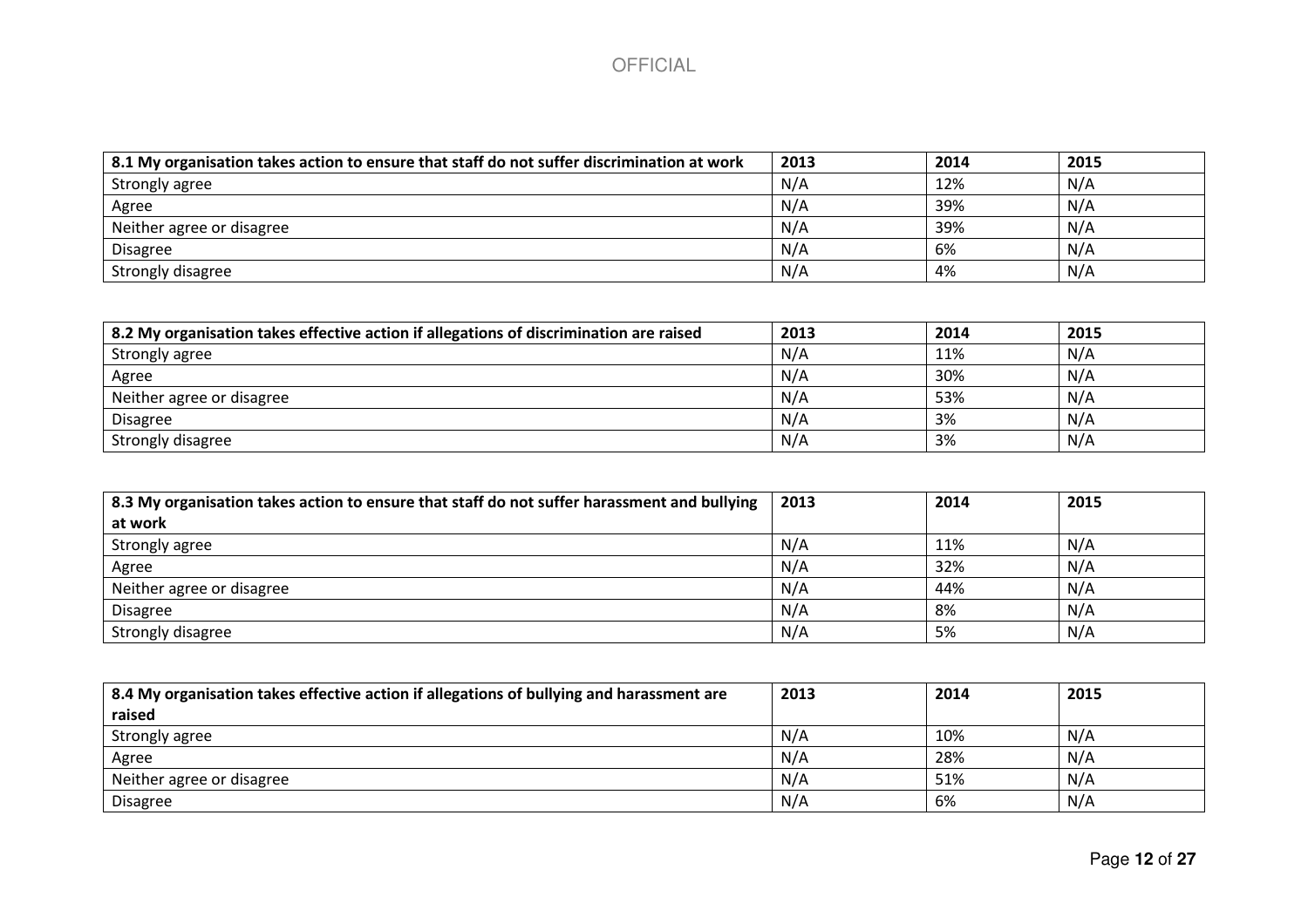|  | . ulsagre<br>nnon<br>ווס<br>$\sim$ | N/A | 4% | N/A |
|--|------------------------------------|-----|----|-----|
|--|------------------------------------|-----|----|-----|

| In the last 12 months how many times have you personally experienced harassment, | 2013 | 2014 | 2015 |
|----------------------------------------------------------------------------------|------|------|------|
| bullying or abuse at work from managers / team leader or other colleagues?       |      |      |      |
| <b>Never</b>                                                                     | N/A  | N/A  | 79%  |
| $1 - 2$                                                                          | N/A  | N/A  | 13%  |
| $3 - 5$                                                                          | N/A  | N/A  | 5%   |
| $6 - 10$                                                                         | N/A  | N/A  | 1%   |
| More than 10                                                                     | N/A  | N/A  | 2%   |

#### 2016 and 2017 Survey

| I have clear, planned goals and objectives for my job | 2016 | 2017 |
|-------------------------------------------------------|------|------|
| Strongly agree                                        | 17%  | 17%  |
| Agree                                                 | 51%  | 54%  |
| Neither agree or disagree                             | 16%  | 14%  |
| Disagree                                              | 11%  | 10%  |
| Strongly disagree                                     | 5%   | 5%   |

| I have the tools I need to do my job effectively | 2016 | 2017 |
|--------------------------------------------------|------|------|
| Strongly agree                                   | 11%  | 12%  |
| Agree                                            | 51%  | 54%  |
| Neither agree or disagree                        | 17%  | 15%  |
| Disagree                                         | 16%  | 14%  |
| Strongly disagree                                | 5%   | 5%   |

| I can meet the requirements of my job without regularly working excess hours | 2016 | 2017 |
|------------------------------------------------------------------------------|------|------|
| Strongly agree                                                               | 9%   | 10%  |
| Agree                                                                        | 38%  | 42%  |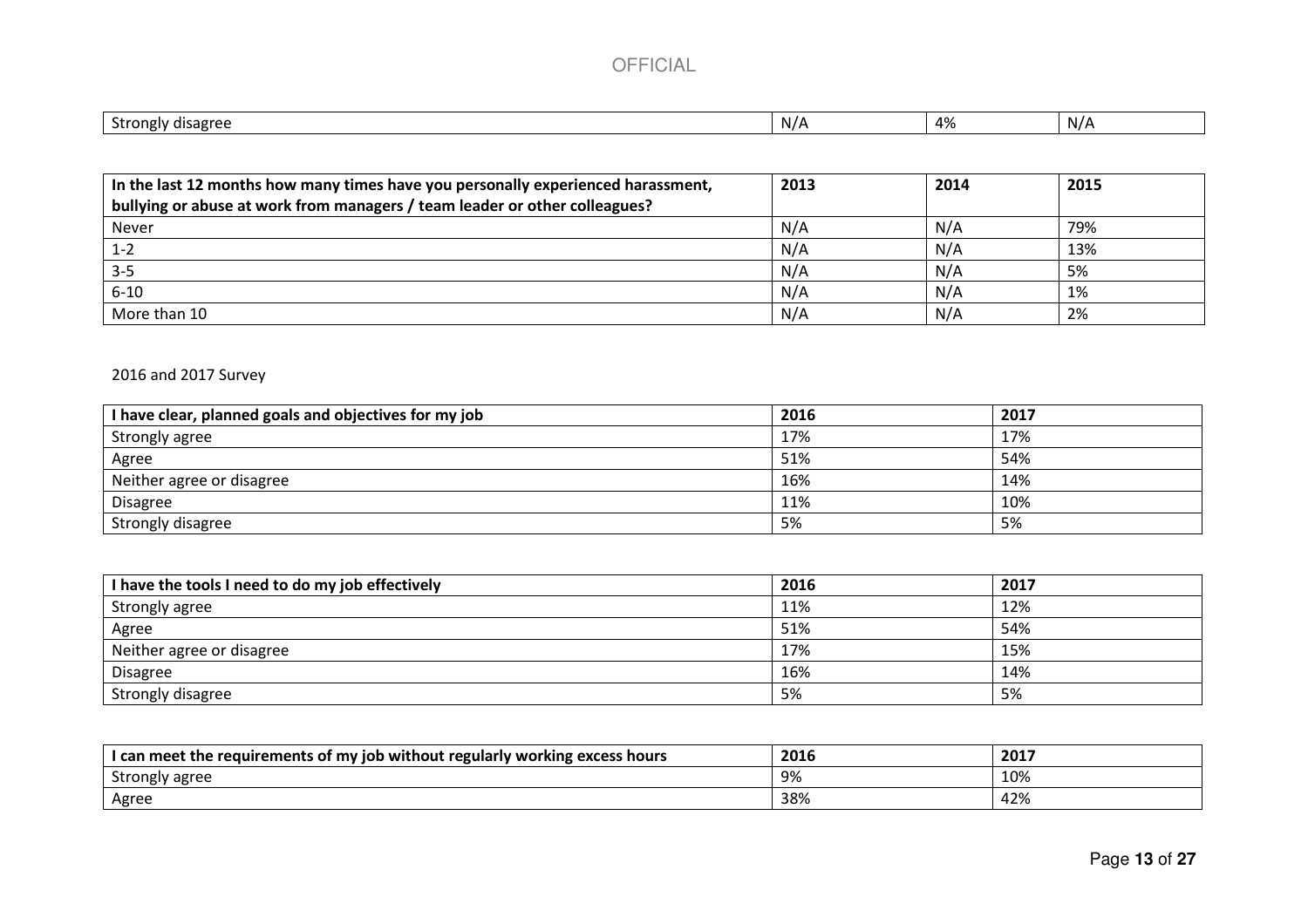| <b>Neit</b><br>ther agree or<br>disagree | 17% | 16% |
|------------------------------------------|-----|-----|
| <b>Disagree</b>                          | 23% | 21% |
| <u>.</u><br>Strongh<br>disagree          | 13% | 11% |

| My performance development review (PDR) conversations help me to improve how I do | 2016 | 2017 |
|-----------------------------------------------------------------------------------|------|------|
| my job                                                                            |      |      |
| Strongly agree                                                                    | 9%   | 9%   |
| Agree                                                                             | 38%  | 39%  |
| Neither agree or disagree                                                         | 30%  | 31%  |
| <b>Disagree</b>                                                                   | 16%  | 14%  |
| Strongly disagree                                                                 | 8%   | 7%   |

| I am trusted and empowered to carry out my job effectively | 2016 | 2017 |
|------------------------------------------------------------|------|------|
| Strongly agree                                             | 27%  | 31%  |
| Agree                                                      | 50%  | 49%  |
| Neither agree or disagree                                  | 12%  | 10%  |
| <b>Disagree</b>                                            | 8%   | 6%   |
| Strongly disagree                                          | 3%   | 3%   |

| Considering my duties and responsibilities, I feel my pair is fair | 2016 | 2017 |
|--------------------------------------------------------------------|------|------|
| Strongly agree                                                     | 13%  | 15%  |
| Agree                                                              | 50%  | 48%  |
| Neither agree or disagree                                          | 16%  | 15%  |
| <b>Disagree</b>                                                    | 14%  | 15%  |
| Strongly disagree                                                  | 7%   | 6%   |

| <b>The</b><br>encouraged ؛<br>l to come up with<br>new and bet<br>, of working<br>r wavs<br>people<br>ın mv<br>.cer<br>are :<br>team | 2016        | 2017 |
|--------------------------------------------------------------------------------------------------------------------------------------|-------------|------|
| Strongl<br>agree                                                                                                                     | 710/<br>210 | 20%  |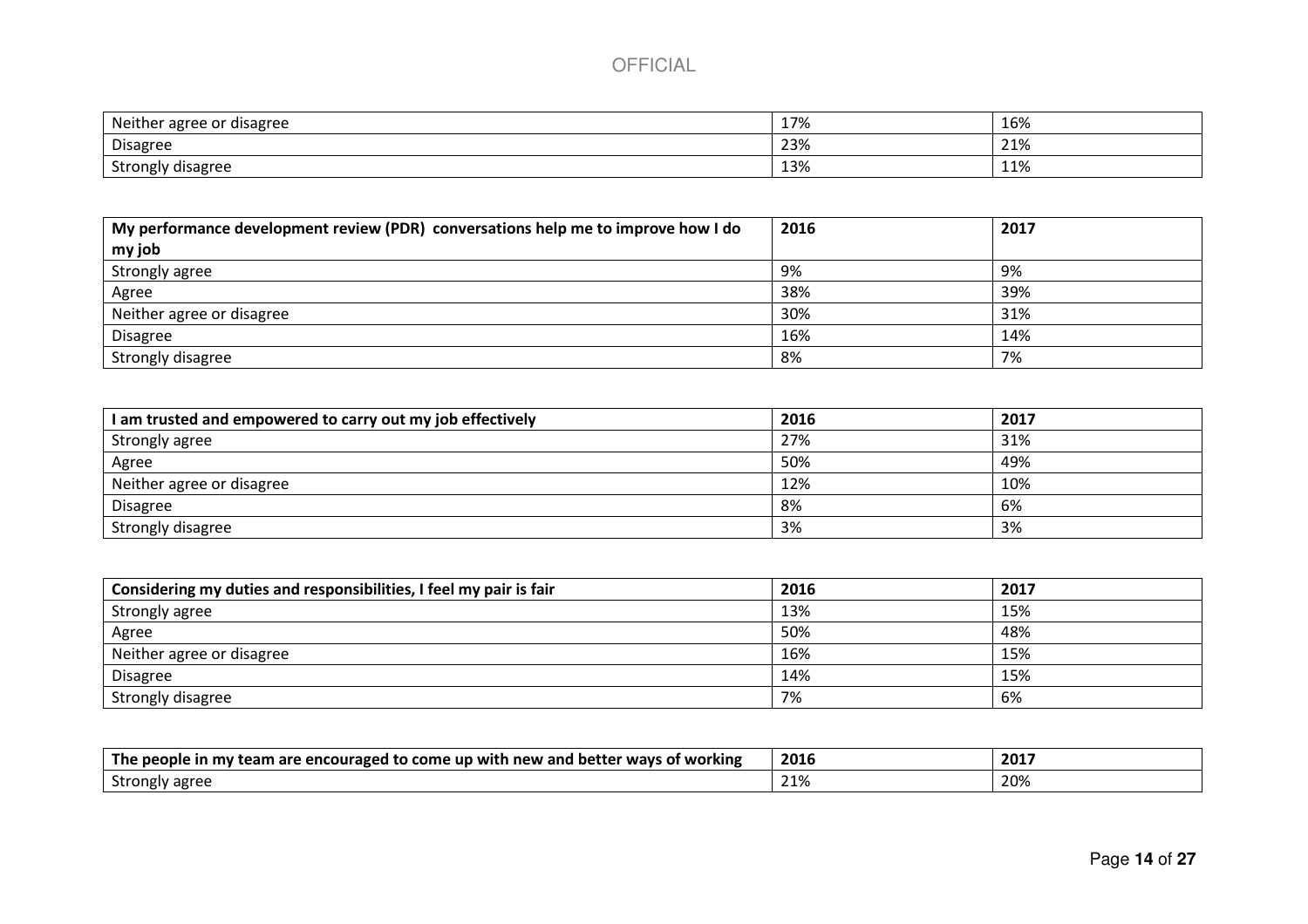| Agree                     | 52% | 54% |
|---------------------------|-----|-----|
| Neither agree or disagree | 16% | 15% |
| <b>Disagree</b>           | 8%  | 8%  |
| Strongly disagree         | 3%  | 3%  |

| I have good working relationships with the people in my immediate teams | 2016 | 2017 |
|-------------------------------------------------------------------------|------|------|
| Strongly agree                                                          | 43%  | 44%  |
| Agree                                                                   | 48%  | 48%  |
| Neither agree or disagree                                               | 6%   | 5%   |
| <b>Disagree</b>                                                         | 2%   | 2%   |
| Strongly disagree                                                       | 1%   | 1%   |

| There is good co-operation between the different teams I work with | 2016 | 2017 |
|--------------------------------------------------------------------|------|------|
| Strongly agree                                                     | 14%  | 15%  |
| Agree                                                              | 53%  | 56%  |
| Neither agree or disagree                                          | 21%  | 17%  |
| <b>Disagree</b>                                                    | 10%  | 10%  |
| Strongly disagree                                                  | 3%   | 2%   |

| Poor performance is dealt with effectively in my team | 2016 | 2017 |
|-------------------------------------------------------|------|------|
| Strongly agree                                        | 6%   | 7%   |
| Agree                                                 | 29%  | 32%  |
| Neither agree or disagree                             | 39%  | 36%  |
| <b>Disagree</b>                                       | 18%  | 17%  |
| Strongly disagree                                     | 9%   | 9%   |

| $\sim$ $\sim$<br><br>. .<br>Mv<br><b>respect</b><br>treats me with<br>dign<br>: managei<br>.<br>nity<br>' ano<br><b>line</b><br>mmeorate | 2016 | 2017            |
|------------------------------------------------------------------------------------------------------------------------------------------|------|-----------------|
| agree<br>strc<br>ισιν<br><b>JUULLE</b>                                                                                                   | 49%  | $-10$<br>0⊥ / س |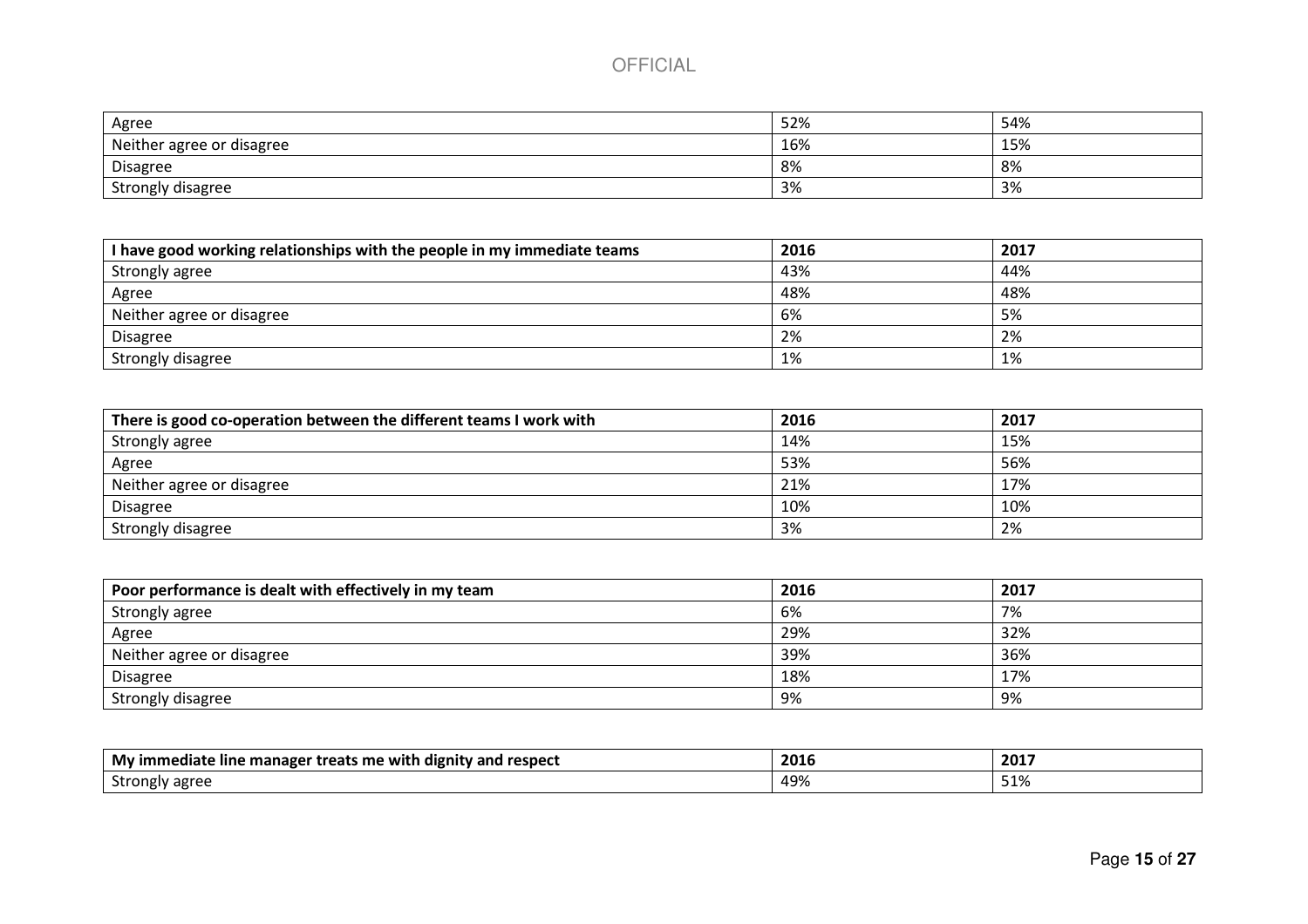| Agree                     | 38%      | 38% |
|---------------------------|----------|-----|
| Neither agree or disagree | 70<br>7٥ | 7%  |
| <b>Disagree</b>           | 3%       | 3%  |
| Strongly disagree         | 2%       | 2%  |

| My immediate line manager takes an active and positive interest in my health and | 2016 | 2017 |
|----------------------------------------------------------------------------------|------|------|
| wellbeing                                                                        |      |      |
| Strongly agree                                                                   | 42%  | 45%  |
| Agree                                                                            | 37%  | 36%  |
| Neither agree or disagree                                                        | 13%  | 11%  |
| <b>Disagree</b>                                                                  | 5%   | 4%   |
| Strongly disagree                                                                | 3%   | 2%   |

| My immediate line manager keeps me informed about what is happening in NHS England | 2016 | 2017 |
|------------------------------------------------------------------------------------|------|------|
| Strongly agree                                                                     | 28%  | 31%  |
| Agree                                                                              | 42%  | 41%  |
| Neither agree or disagree                                                          | 17%  | 16%  |
| <b>Disagree</b>                                                                    | 10%  | 8%   |
| Strongly disagree                                                                  | 3%   | 3%   |

| My immediate line manager recognises and acknowledges when I have done my job well | 2016 | 2017 |
|------------------------------------------------------------------------------------|------|------|
| Strongly agree                                                                     | 37%  | 41%  |
| Agree                                                                              | 40%  | 39%  |
| Neither agree or disagree                                                          | 14%  | 12%  |
| Disagree                                                                           | 6%   | 5%   |
| Strongly disagree                                                                  | 3%   | 3%   |

| anive regular foodhamic<br>l •1 e<br>. monthly<br>Av-<br>-xample<br>nn<br>тол<br>mv<br>то<br>manc<br>L.LJ <i>i</i> | <b>201</b> | ່າດ•ົ |
|--------------------------------------------------------------------------------------------------------------------|------------|-------|
|                                                                                                                    |            |       |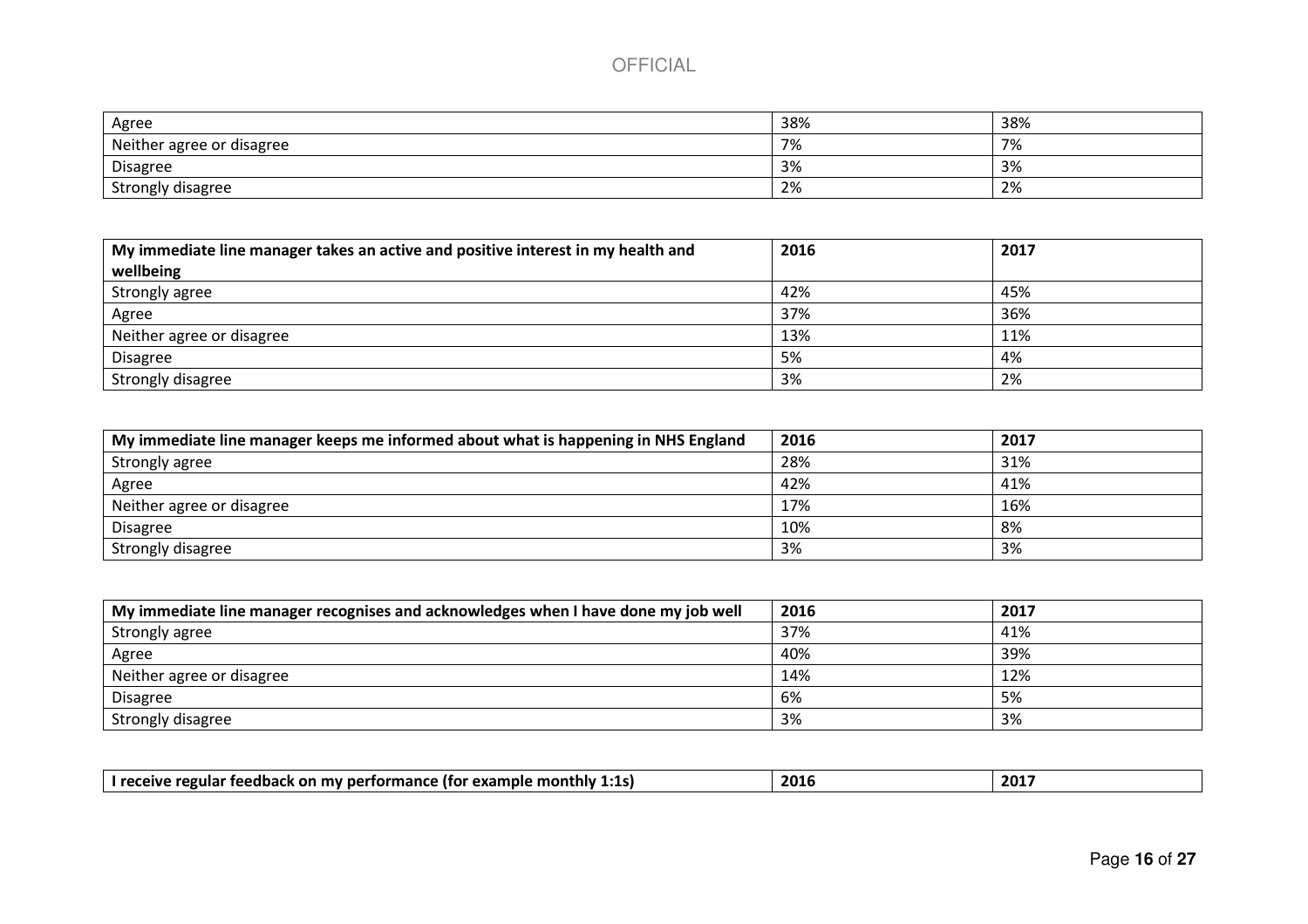| Strongly agree            | 18% | 22% |
|---------------------------|-----|-----|
| Agree                     | 40% | 42% |
| Neither agree or disagree | 18% | 17% |
| Disagree                  | 16% | 15% |
| Strongly disagree         | 7%  | 5%  |

| The feedback I receive motivates and helps me to improve my performance | 2016 | 2017 |
|-------------------------------------------------------------------------|------|------|
| Strongly agree                                                          | 19%  | 21%  |
| Agree                                                                   | 39%  | 40%  |
| Neither agree or disagree                                               | 27%  | 24%  |
| Disagree                                                                | 10%  | 10%  |
| Strongly disagree                                                       | 5%   | 5%   |

| My immediate line manager enables opportunities for my professional growth | 2016 | 2017 |
|----------------------------------------------------------------------------|------|------|
| Strongly agree                                                             | 24%  | 25%  |
| Agree                                                                      | 39%  | 40%  |
| Neither agree or disagree                                                  | 22%  | 21%  |
| <b>Disagree</b>                                                            | 10%  | 8%   |
| Strongly disagree                                                          | 6%   | 5%   |

| I am able to access the right learning and development opportunities when I need to | 2016 | 2017 |
|-------------------------------------------------------------------------------------|------|------|
| Strongly agree                                                                      | 11%  | 12%  |
| Agree                                                                               | 44%  | 47%  |
| Neither agree or disagree                                                           | 28%  | 25%  |
| <b>Disagree</b>                                                                     | 13%  | 12%  |
| Strongly disagree                                                                   | 4%   | 4%   |

| g and development activities I have completed in the past 12 i<br>! months<br>  Learning<br>s have helped | 2016 | 201 |
|-----------------------------------------------------------------------------------------------------------|------|-----|
|-----------------------------------------------------------------------------------------------------------|------|-----|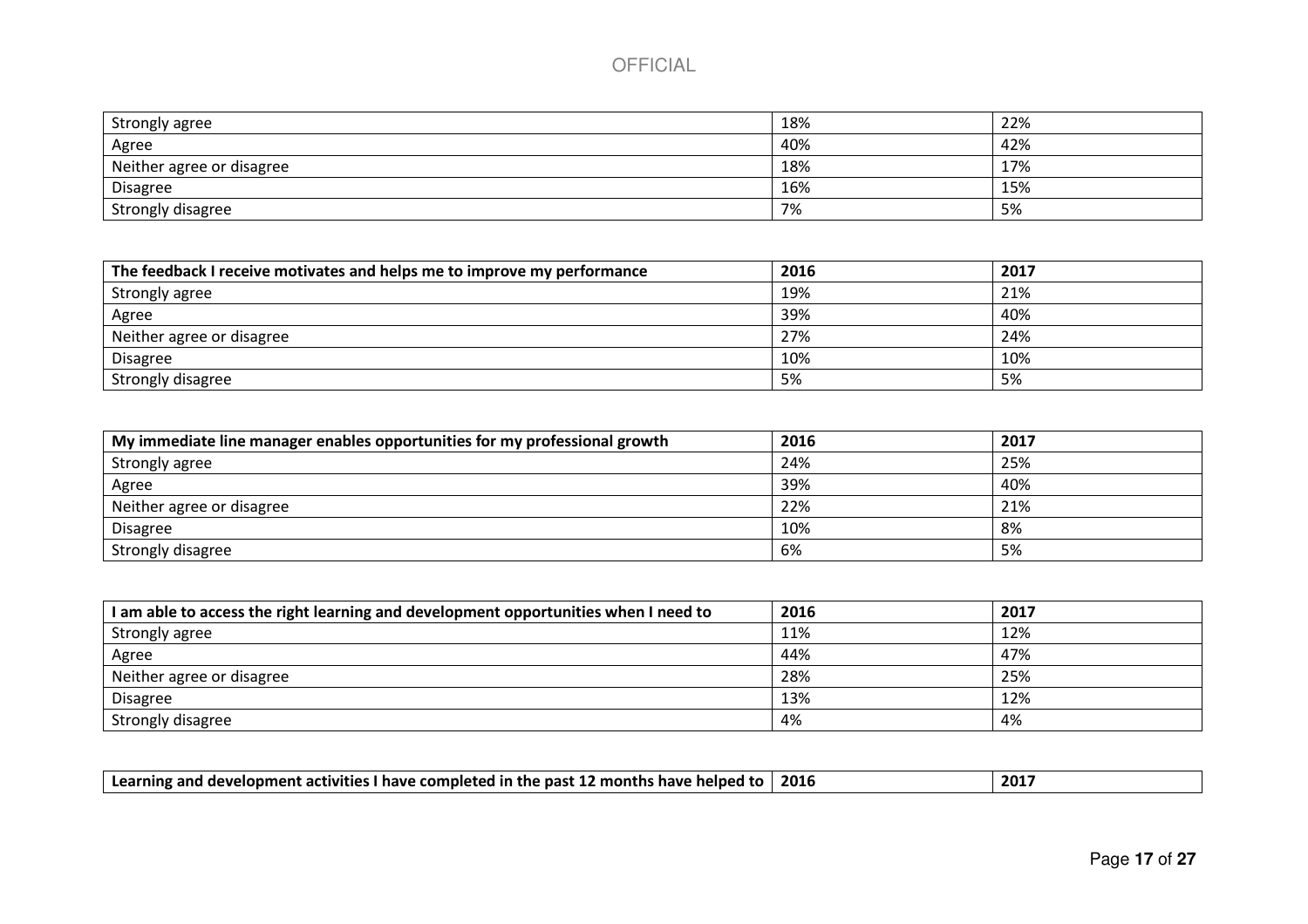| improve my performance    |     |     |
|---------------------------|-----|-----|
| Strongly agree            | 11% | 12% |
| Agree                     | 37% | 38% |
| Neither agree or disagree | 36% | 36% |
| <b>Disagree</b>           | 13% | 11% |
| Strongly disagree         | 4%  | 4%  |

| There are opportunities for me to develop in my career | 2016 | 2017 |
|--------------------------------------------------------|------|------|
| Strongly agree                                         | 10%  | 11%  |
| Agree                                                  | 33%  | 37%  |
| Neither agree or disagree                              | 29%  | 28%  |
| <b>Disagree</b>                                        | 18%  | 16%  |
| Strongly disagree                                      | 10%  | 8%   |

| Senior managers in my Directorate/Region are sufficiently visible | 2016 | 2017 |
|-------------------------------------------------------------------|------|------|
| Strongly agree                                                    | 15%  | 17%  |
| Agree                                                             | 47%  | 48%  |
| Neither agree or disagree                                         | 16%  | 14%  |
| Disagree                                                          | 15%  | 15%  |
| Strongly disagree                                                 | 7%   | 6%   |

| I can challenge the way things are done in my Directorate/Region | 2016 | 2017 |
|------------------------------------------------------------------|------|------|
| Strongly agree                                                   | 9%   | 8%   |
| Agree                                                            | 37%  | 37%  |
| Neither agree or disagree                                        | 28%  | 28%  |
| Disagree                                                         | 17%  | 20%  |
| Strongly disagree                                                | 9%   | 8%   |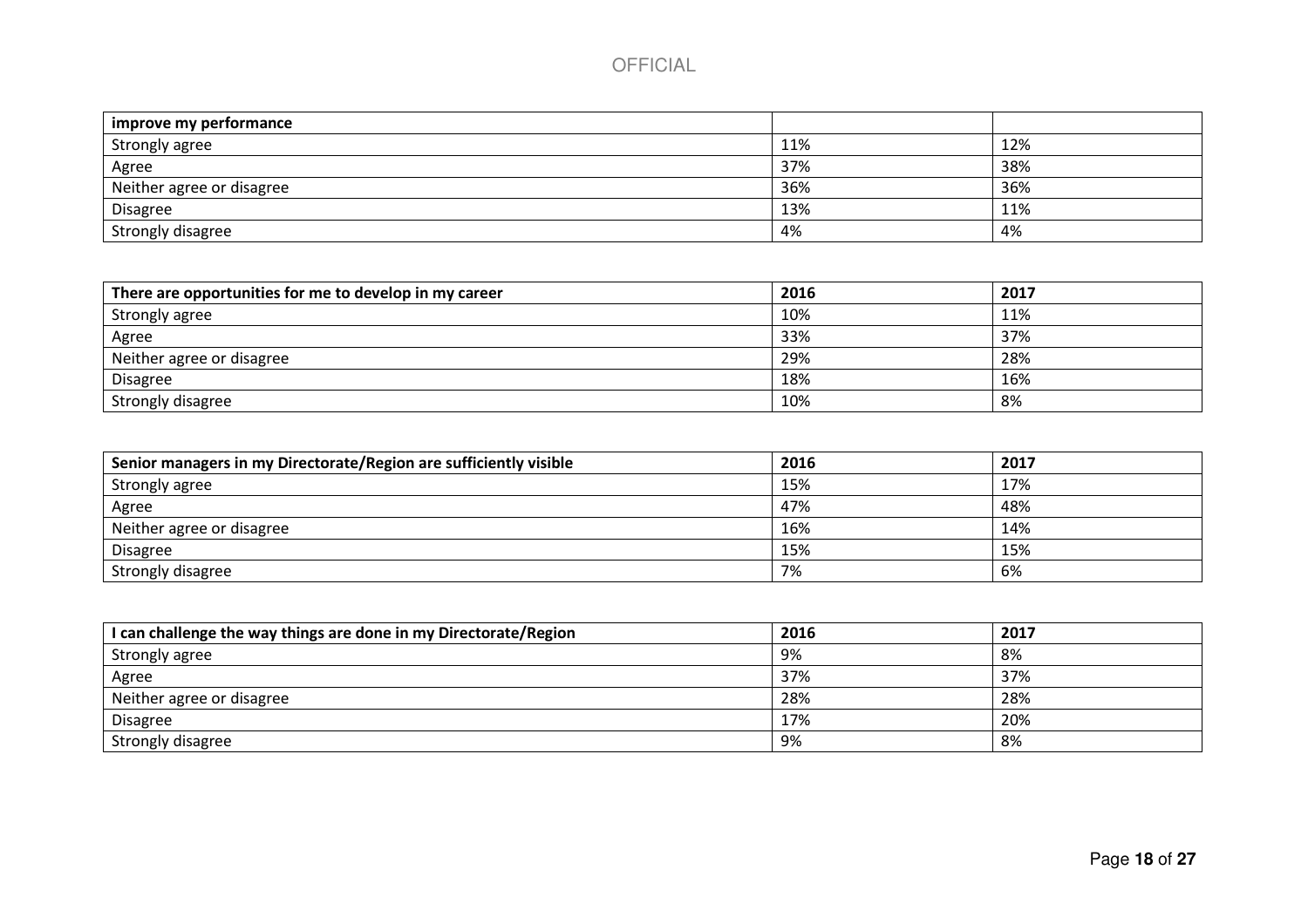| NHS England does a good job of keeping me informed about matters affecting me | 2016 | 2017 |
|-------------------------------------------------------------------------------|------|------|
| Strongly agree                                                                | 7%   | 6%   |
| Agree                                                                         | 48%  | 50%  |
| Neither agree or disagree                                                     | 28%  | 28%  |
| <b>Disagree</b>                                                               | 12%  | 12%  |
| Strongly disagree                                                             | 4%   | 4%   |

| I am involved in deciding on decisions and changes introduced that affect my team, region | 2016 | 2017 |
|-------------------------------------------------------------------------------------------|------|------|
| or directorate                                                                            |      |      |
| Strongly agree                                                                            | 6%   | 6%   |
| Agree                                                                                     | 30%  | 35%  |
| Neither agree or disagree                                                                 | 30%  | 28%  |
| <b>Disagree</b>                                                                           | 24%  | 22%  |
| Strongly disagree                                                                         | 10%  | 9%   |

| I understand how my work contributes to NHS England's objectives | 2016 | 2017 |
|------------------------------------------------------------------|------|------|
| Strongly agree                                                   | 17%  | 18%  |
| Agree                                                            | 63%  | 64%  |
| Neither agree or disagree                                        | 13%  | 12%  |
| Disagree                                                         | 5%   | 5%   |
| Strongly disagree                                                | 2%   | 2%   |

| I believe in the difference that we make to the NHS | 2016 | 2017 |
|-----------------------------------------------------|------|------|
| Strongly agree                                      | 24%  | 25%  |
| Agree                                               | 51%  | 54%  |
| Neither agree or disagree                           | 17%  | 14%  |
| <b>Disagree</b>                                     | 6%   | 5%   |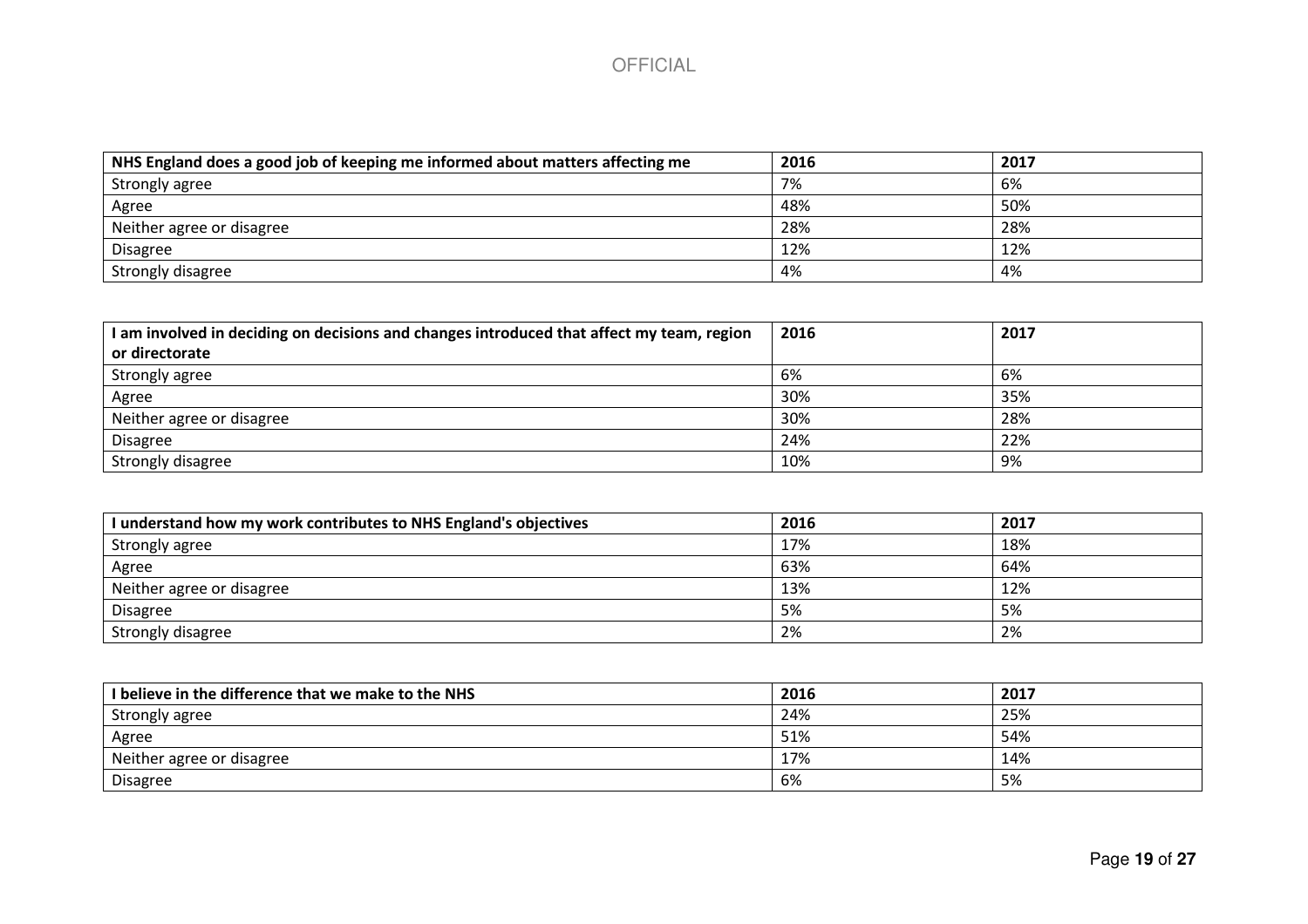| $\sim$<br>ΩT<br>.<br>. .<br>ັບເ<br>. .<br>. . | $\Omega$<br>ے د | ിറ<br>- 20<br>_ |
|-----------------------------------------------|-----------------|-----------------|
|                                               |                 |                 |

| In the last 12 months how many times have you personally experienced harassment, | 2016 | 2017 |
|----------------------------------------------------------------------------------|------|------|
| bullying or abuse at work from a line manager or other colleague?                |      |      |
| <b>Never</b>                                                                     | 76%  | 73%  |
| $1 - 2$                                                                          | 16%  | 14%  |
| $3 - 5$                                                                          | 5%   | 5%   |
| $6 - 10$                                                                         | 1%   | 2%   |
| More than 10                                                                     | 2%   | 2%   |
| Prefer not to say                                                                | N/A  | 4%   |

| In the last 12 months have you personally experienced discrimination at work from a line | 2016 | 2017 |
|------------------------------------------------------------------------------------------|------|------|
| manager or other colleague?                                                              |      |      |
| Yes                                                                                      | 12%  | 7%   |
| No                                                                                       | 88%  | 86%  |
| Prefer not to say                                                                        | N/A  | 6%   |

| Does NHS England act fairly with regard to career progression/promotion, regardless of | 2016 | 2017 |
|----------------------------------------------------------------------------------------|------|------|
| ethnic background, gender, religion, sexual orientation, disability or age?            |      |      |
| Yes                                                                                    | 52%  | 54%  |
| <b>No</b>                                                                              | 14%  | 14%  |
| Don't know                                                                             | 34%  | 32%  |

| I would feel able to report discrimination without worrying that it would have a negative | 2016 | 2017 |
|-------------------------------------------------------------------------------------------|------|------|
| impact on me                                                                              |      |      |
| Strongly agree                                                                            | 17%  | 18%  |
| Agree                                                                                     | 42%  | 44%  |
| Neither agree or disagree                                                                 | 20%  | 20%  |
| <b>Disagree</b>                                                                           | 15%  | 13%  |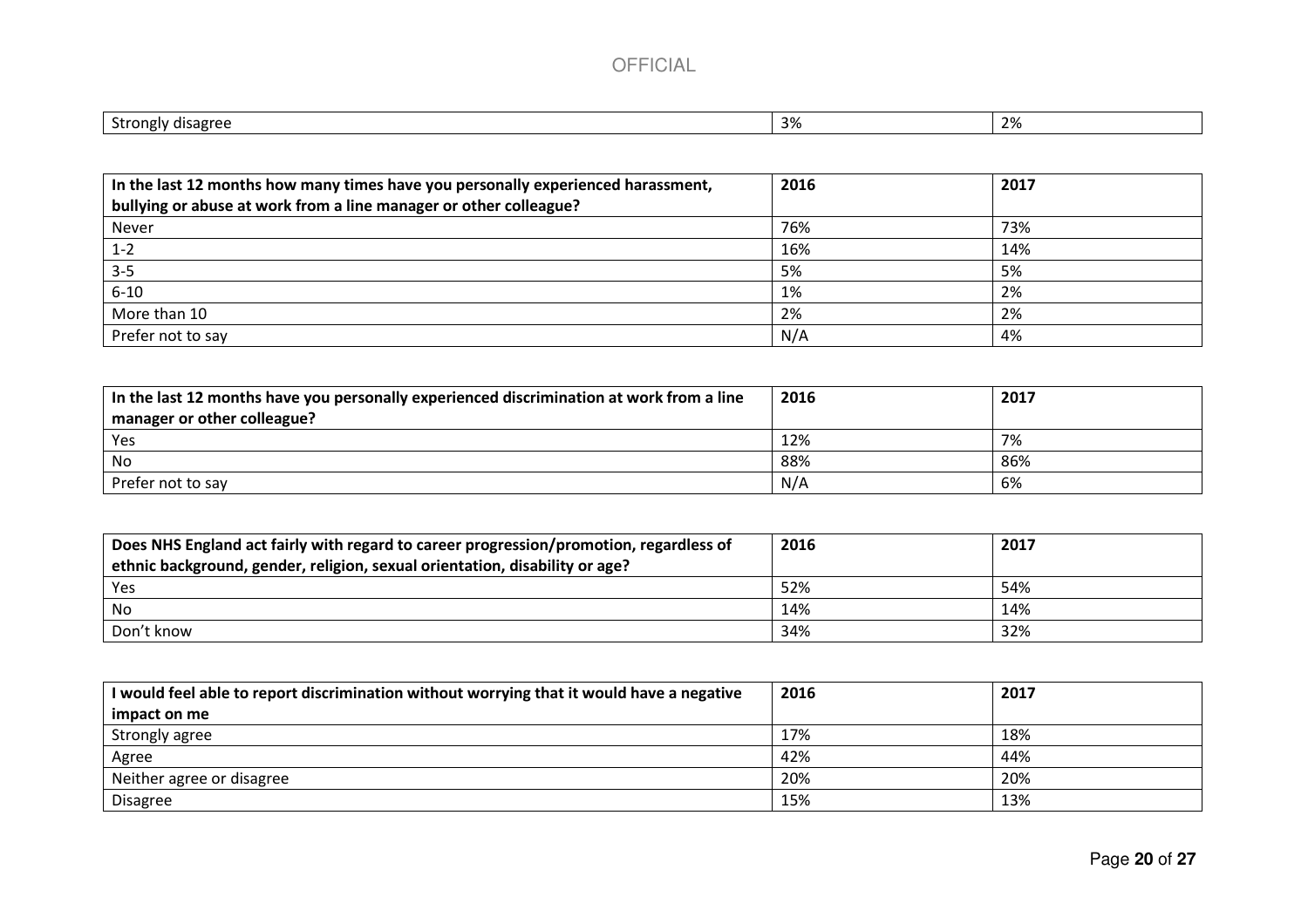| Strongly disagree                                                                     | 7%   | 5%   |
|---------------------------------------------------------------------------------------|------|------|
| If I have an issue with being treated fairly in the workplace, I am confident that my | 2016 | 2017 |
| organisation will take appropriate action                                             |      |      |
| Strongly agree                                                                        | 11%  | 12%  |
| Agree                                                                                 | 36%  | 37%  |
| Neither agree or disagree                                                             | 31%  | 31%  |
| <b>Disagree</b>                                                                       | 15%  | 14%  |
| Strongly disagree                                                                     | 7%   | 6%   |

| I feel NHS England takes positive action to promote diversity across the organisation | 2016 | 2017 |
|---------------------------------------------------------------------------------------|------|------|
| Strongly agree                                                                        | 15%  | 16%  |
| Agree                                                                                 | 48%  | 50%  |
| Neither agree or disagree                                                             | 29%  | 25%  |
| <b>Disagree</b>                                                                       | 5%   | 6%   |
| Strongly disagree                                                                     | 3%   | 3%   |

| NHS England does a good job of promoting health and wellbeing | 2016 | 2017 |
|---------------------------------------------------------------|------|------|
| Strongly agree                                                | 17%  | 12%  |
| Agree                                                         | 42%  | 51%  |
| Neither agree or disagree                                     | 20%  | 23%  |
| Disagree                                                      | 15%  | 10%  |
| Strongly disagree                                             | 7%   | 3%   |

| I would recommend NHS England, as an employer, to other people to work at | 2016 | 2017 |
|---------------------------------------------------------------------------|------|------|
| Strongly agree                                                            | 13%  | 15%  |
| Agree                                                                     | 45%  | 48%  |
| Neither agree or disagree                                                 | 24%  | 23%  |
| <b>Disagree</b>                                                           | 12%  | 11%  |
| Strongly disagree                                                         | 6%   | 4%   |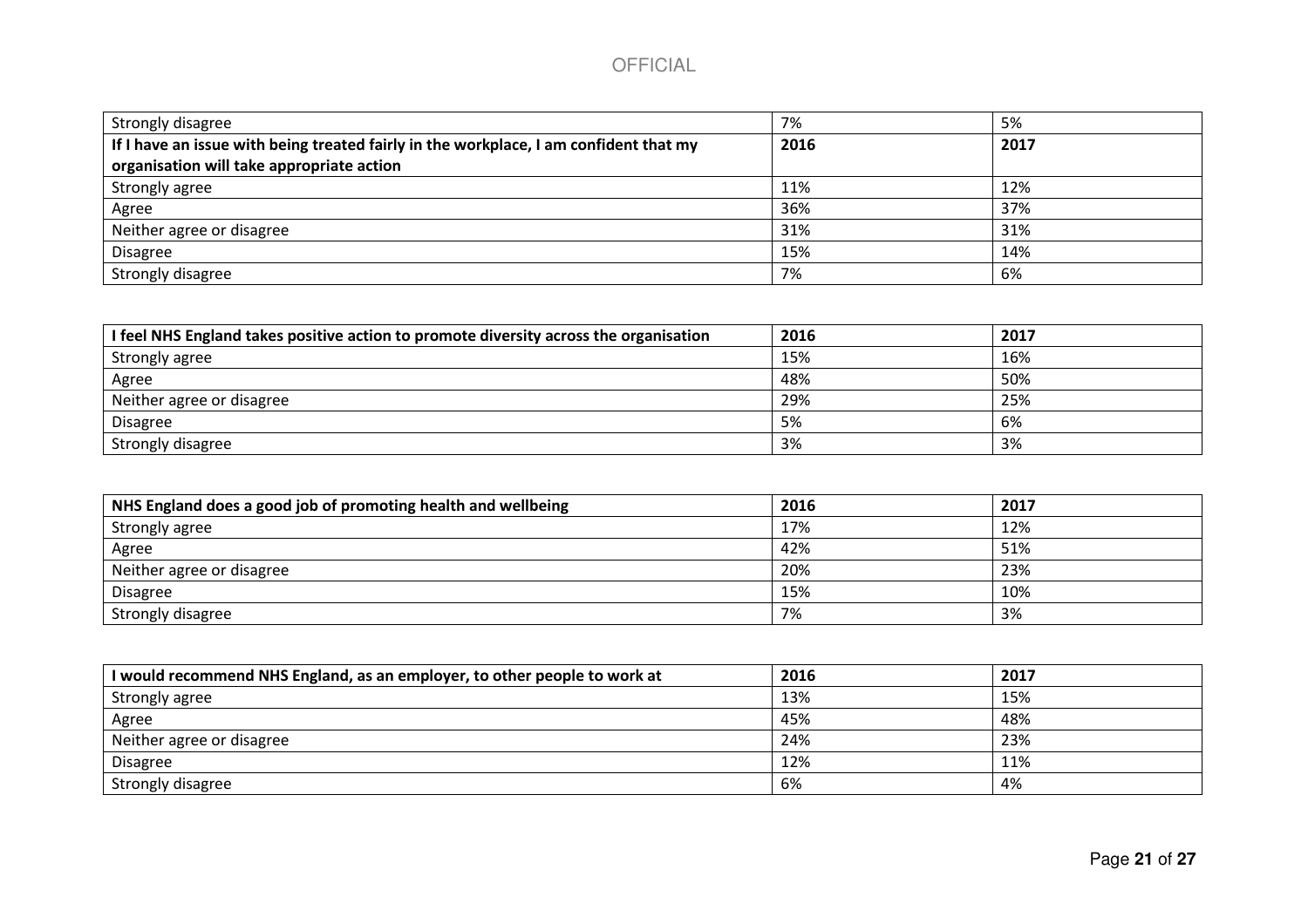| I am proud to work for NHS England | 2016 | 2017 |
|------------------------------------|------|------|
| Strongly agree                     | 22%  | 23%  |
| Agree                              | 45%  | 48%  |
| Neither agree or disagree          | 23%  | 21%  |
| <b>Disagree</b>                    | 7%   | 5%   |
| Strongly disagree                  | 3%   | 2%   |

| I intend to still be working for NHS England in 12 months' time | 2016 | 2017 |
|-----------------------------------------------------------------|------|------|
| Strongly agree                                                  | 24%  | 24%  |
| Agree                                                           | 41%  | 44%  |
| Neither agree or disagree                                       | 22%  | 20%  |
| Disagree                                                        | 8%   | 8%   |
| Strongly disagree                                               | 5%   | 5%   |

| I believe in the purpose of NHS England | 2016 | 2017 |
|-----------------------------------------|------|------|
| Strongly agree                          | 26%  | 27%  |
| Agree                                   | 53%  | 55%  |
| Neither agree or disagree               | 16%  | 14%  |
| Disagree                                | 3%   | 3%   |
| Strongly disagree                       | 1%   | 1%   |

| Working here makes me want to do the best work I can | 2016 | 2017 |
|------------------------------------------------------|------|------|
| Strongly agree                                       | 26%  | 28%  |
| Agree                                                | 50%  | 52%  |
| Neither agree or disagree                            | 17%  | 15%  |
| <b>Disagree</b>                                      | 5%   | 4%   |
| Strongly disagree                                    | 2%   | 2%   |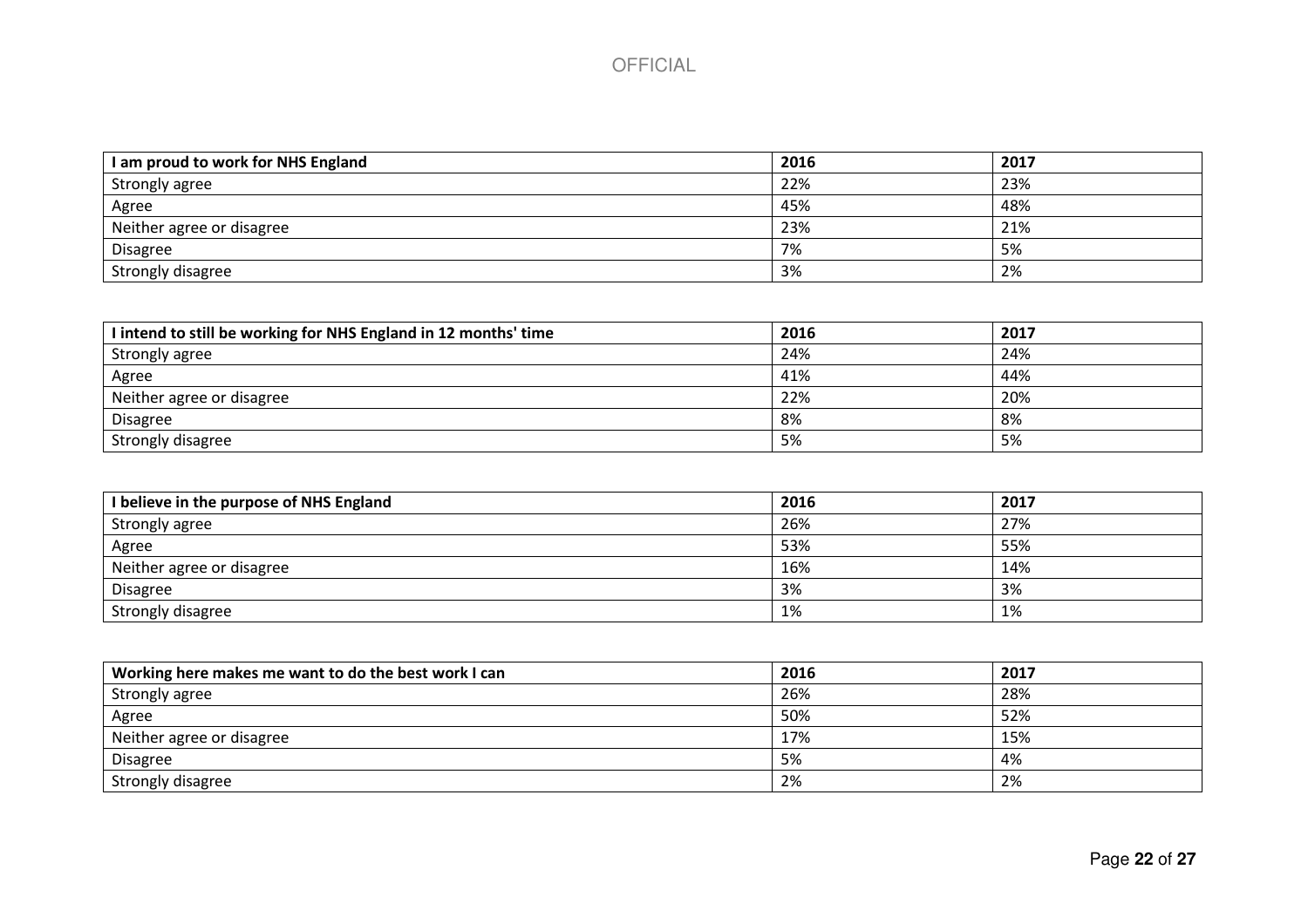| I am willing to go the 'extra mile" at work when required | 2016 | 2017 |
|-----------------------------------------------------------|------|------|
| Strongly agree                                            | 46%  | 44%  |
| Agree                                                     | 48%  | 50%  |
| Neither agree or disagree                                 | 5%   | 4%   |
| Disagree                                                  | 1%   | 1%   |
| Strongly disagree                                         | 1%   | 1%   |

| 2016 - I am able to discuss ways of working that suit my individual needs | 2016 |
|---------------------------------------------------------------------------|------|
| Strongly agree                                                            | 23%  |
| Agree                                                                     | 54%  |
| Neither agree or disagree                                                 | 14%  |
| <b>Disagree</b>                                                           | 7%   |
| Strongly disagree                                                         | 3%   |

| 2017 – I would like more flexibility to choose between elements of my pay and other terms | 2017 |
|-------------------------------------------------------------------------------------------|------|
| and conditions                                                                            |      |
| Strongly agree                                                                            | 9%   |
| Agree                                                                                     | 26%  |
| Neither agree or disagree                                                                 | 46%  |
| <b>Disagree</b>                                                                           | 16%  |
| Strongly disagree                                                                         | 2%   |

| $2017 - I$ am satisfied with the opportunities for flexible working | 2017 |
|---------------------------------------------------------------------|------|
| Strongly agree                                                      | 22%  |
| Agree                                                               | 51%  |
| Neither agree or disagree                                           | 14%  |
| <b>Disagree</b>                                                     | 9%   |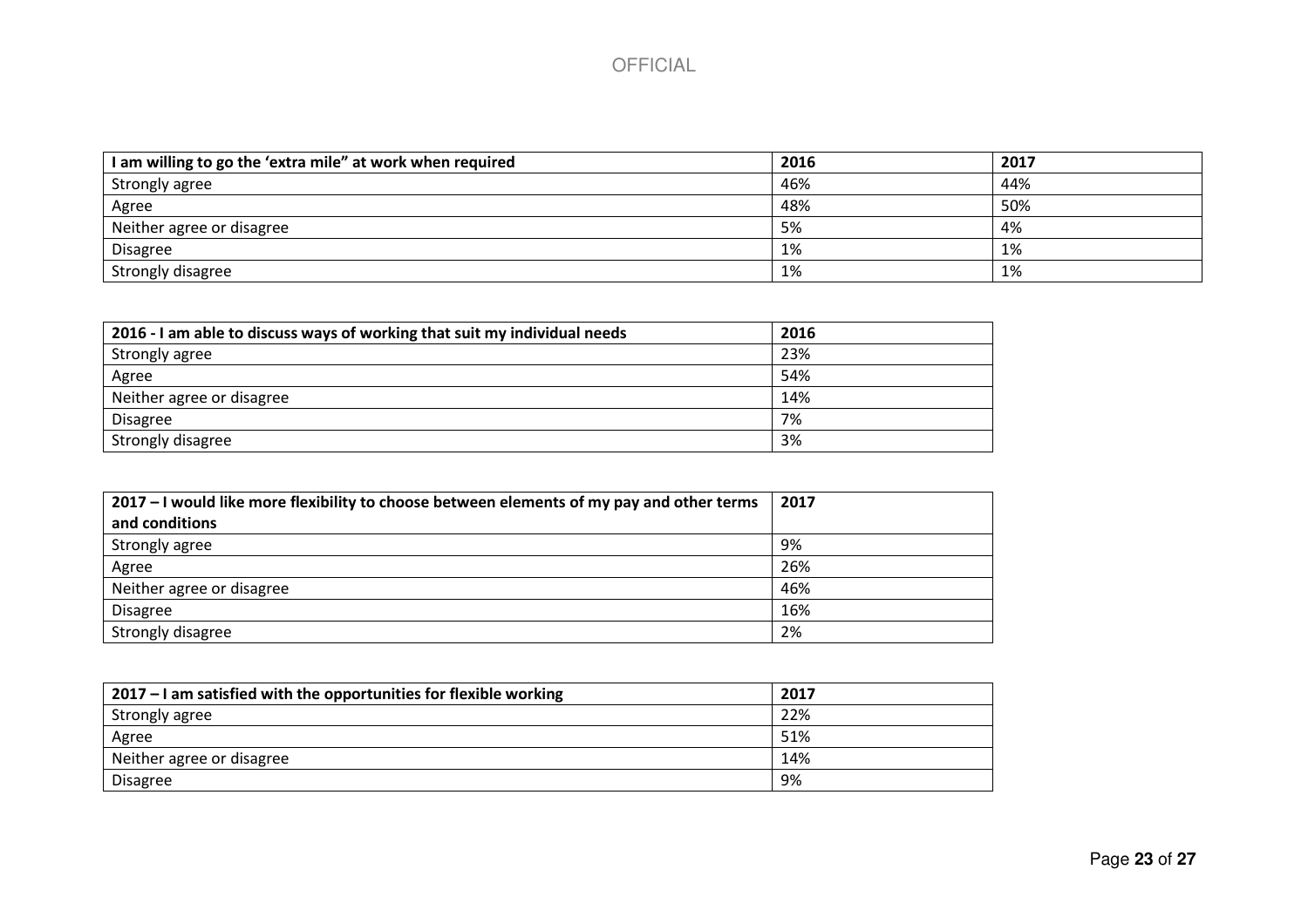| $\Lambda$ O/ |  |       |
|--------------|--|-------|
| . .          |  | - - - |

| 2017 – Which of the following best describe the aspects of flexible working you are | 2017 |
|-------------------------------------------------------------------------------------|------|
| dissatisfied with?                                                                  |      |
| The content of the flexible working policy                                          | 12%  |
| The support I receive from my line manager to work flexibly                         | 44%  |
| The way the Flexible Working Policy is applied                                      | 52%  |
| The types of flexible working available in my role                                  | 43%  |
| The locations to work in available to my role                                       | 22%  |
| The nature of my role is seen as limiting flexible working                          | 36%  |
| The tools and support available to enable flexible working                          | 21%  |
| Other aspects                                                                       | 16%  |
| Prefer not to say                                                                   | 3%   |

| 2016 – The senior leadership team in my Directorate/Region actively role model NHS | 2016 |
|------------------------------------------------------------------------------------|------|
| <b>England's values and behaviours</b>                                             |      |
| Strongly agree                                                                     | 12%  |
| Agree                                                                              | 40%  |
| Neither agree or disagree                                                          | 29%  |
| <b>Disagree</b>                                                                    | 11%  |
| Strongly disagree                                                                  | 7%   |

| 2016 - I believe leadership decisions are consistent with the organisation's value and | 2016 |
|----------------------------------------------------------------------------------------|------|
| behaviours                                                                             |      |
| Strongly agree                                                                         | 6%   |
| Agree                                                                                  | 35%  |
| Neither agree or disagree                                                              | 38%  |
| <b>Disagree</b>                                                                        | 14%  |
| Strongly disagree                                                                      | 8%   |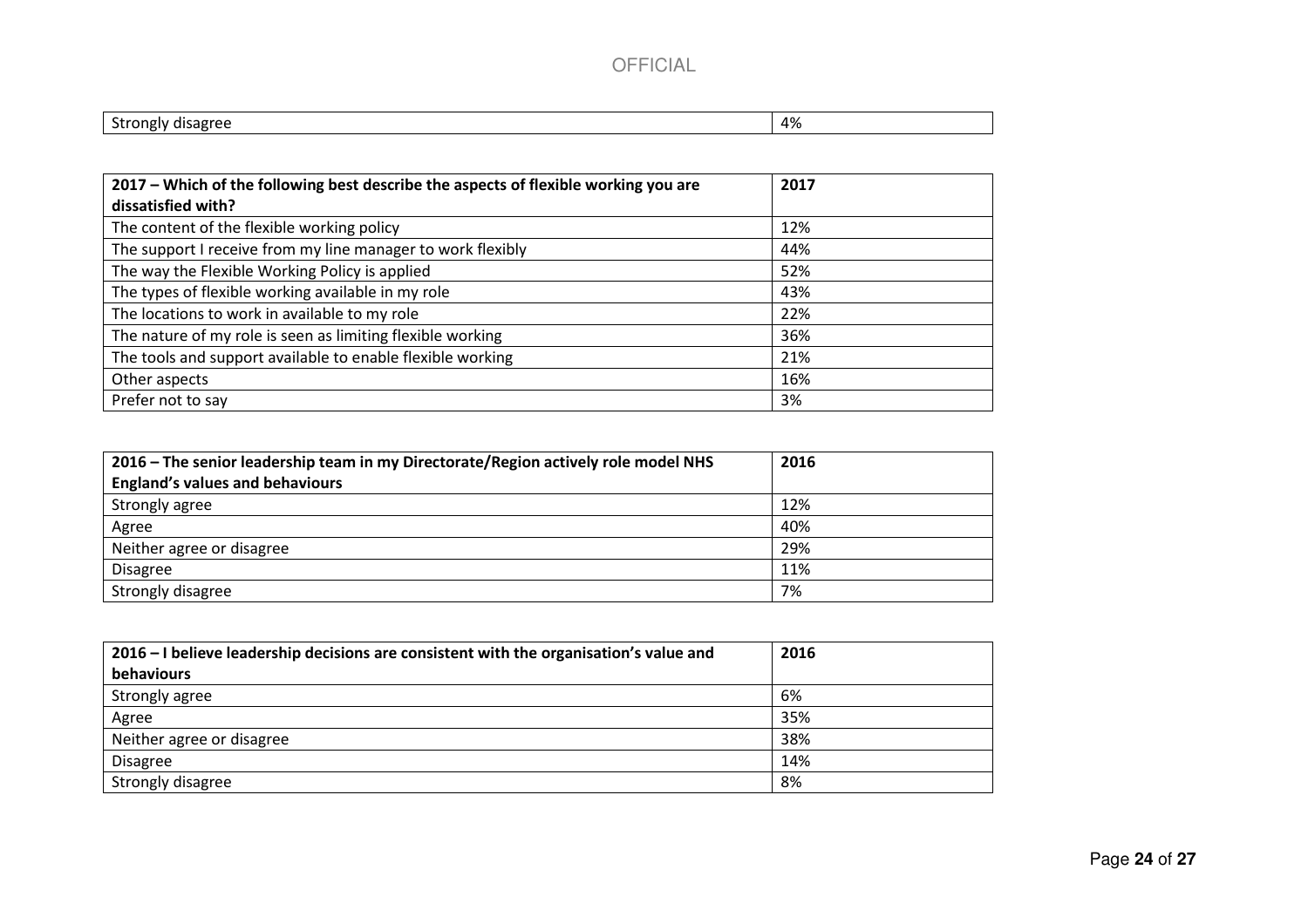| 2017 – Senior management provide effective leadership | 2017 |
|-------------------------------------------------------|------|
| Strongly agree                                        | 11%  |
| Agree                                                 | 41%  |
| Neither agree or disagree                             | 27%  |
| <b>Disagree</b>                                       | 14%  |
| Strongly disagree                                     | 7%   |

| 2017 – Overall I have confidence in the leadership of NHS England | 2017 |
|-------------------------------------------------------------------|------|
| Strongly agree                                                    | 8%   |
| Agree                                                             | 40%  |
| Neither agree or disagree                                         | 30%  |
| <b>Disagree</b>                                                   | 14%  |
| Strongly disagree                                                 | 7%   |

| 2017 – Our leaders motivate and inspire us around a common goal | 2017 |
|-----------------------------------------------------------------|------|
| Strongly agree                                                  | 8%   |
| Agree                                                           | 36%  |
| Neither agree or disagree                                       | 33%  |
| <b>Disagree</b>                                                 | 17%  |
| Strongly disagree                                               | 7%   |

| 2017 - I believe NHS England speaks up for the NHS | 2017 |
|----------------------------------------------------|------|
| Strongly agree                                     | 13%  |
| Agree                                              | 47%  |
| Neither agree or disagree                          | 27%  |
| <b>Disagree</b>                                    | 9%   |
| Strongly disagree                                  | 4%   |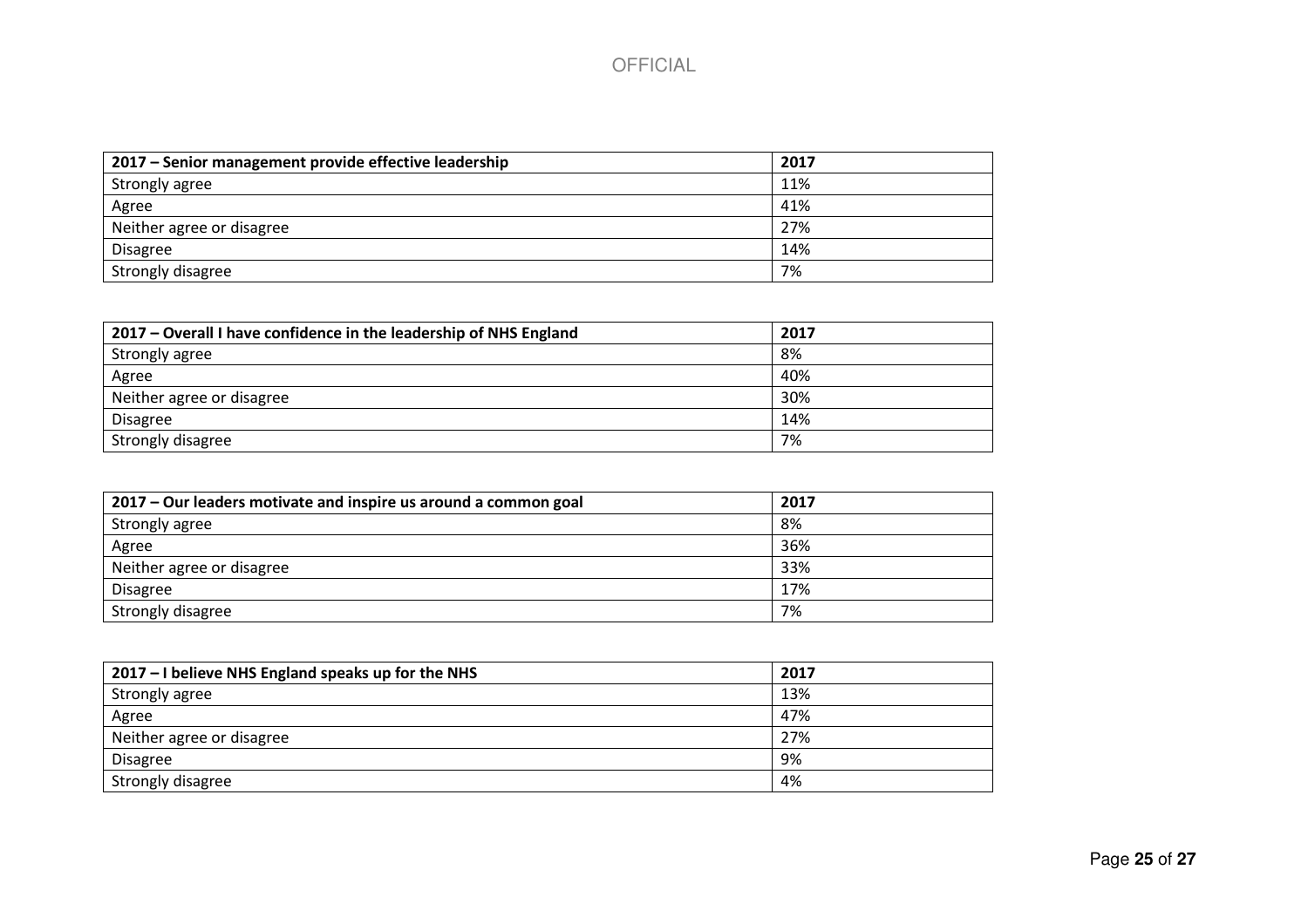| 2017 – I believe NHS England speaks up for patients in the NHS | 2017 |
|----------------------------------------------------------------|------|
| Strongly agree                                                 | 13%  |
| Agree                                                          | 47%  |
| Neither agree or disagree                                      | 27%  |
| <b>Disagree</b>                                                | 10%  |
| Strongly disagree                                              | 4%   |

| 2017 – In relation to joint working between NHS England and NHS Improvement. I think | 2017 |
|--------------------------------------------------------------------------------------|------|
| there is                                                                             |      |
| Not enough                                                                           | 38%  |
| Enough                                                                               | 15%  |
| Too much                                                                             | 1%   |
| Don't know                                                                           | 46%  |

| 2017 - In relation to joint working between NHS England and other Arms Length Bodies, I | 2017 |
|-----------------------------------------------------------------------------------------|------|
| think there is                                                                          |      |
| Not enough                                                                              | 37%  |
| Enough                                                                                  | 19%  |
| Too much                                                                                | 1%   |
| Don't know                                                                              | 44%  |

| 2017 |
|------|
| 28%  |
| 24%  |
| 16%  |
| 6%   |
| 17%  |
|      |